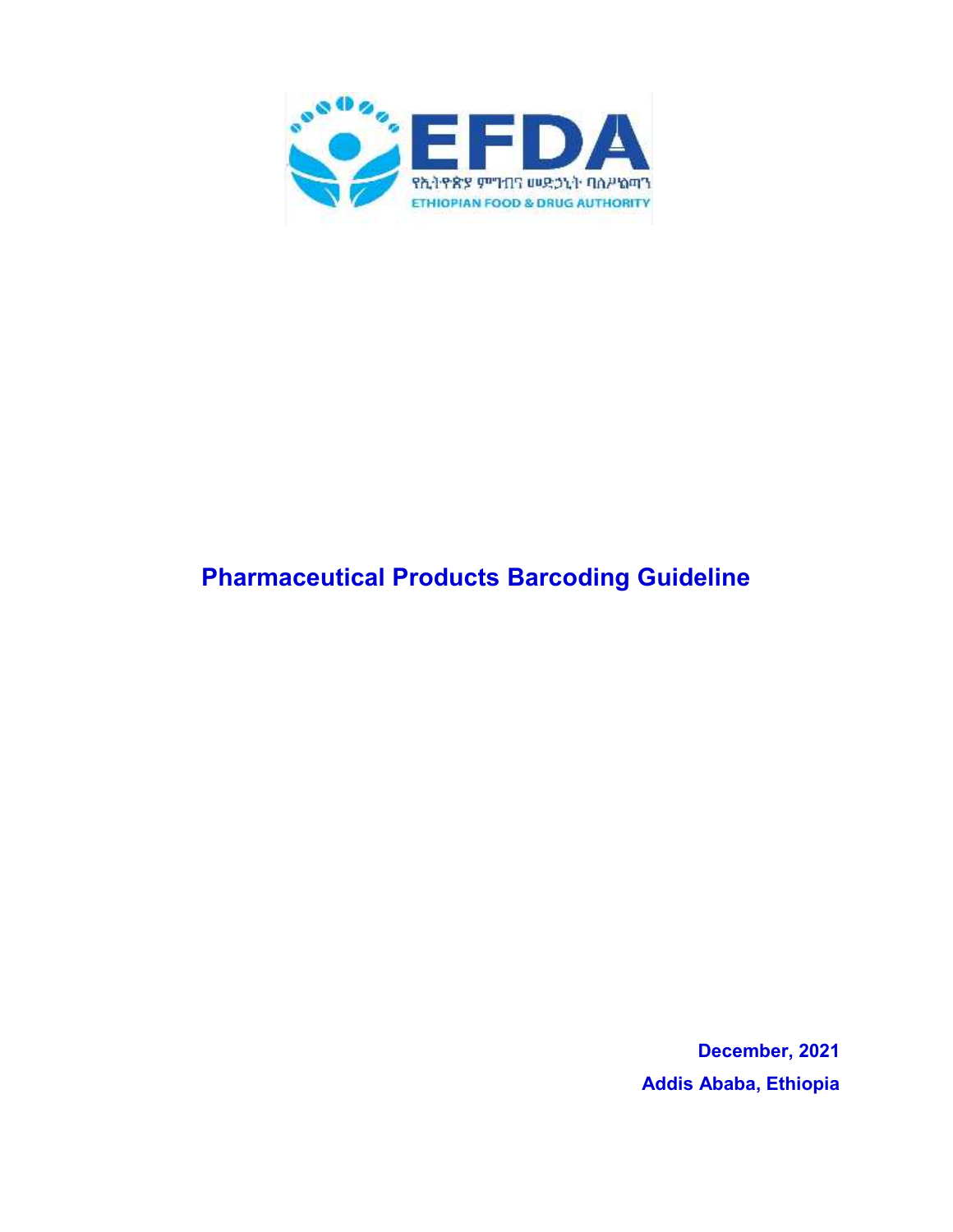### **Foreword**

Nowadays, pharmaceutical products are manufactured and distributed in complex supply chains. Due to this, the likelihood of infiltration of substandard and falsified pharmaceutical products to the legal supply chain is high. Moreover, end-to-end visibility in the supply chain is weak. Resolving these vulnerabilities will strengthen the integrity and efficiency of the supply chain, and improve patient safety.

A full-fledged traceability system that tracks and traces pharmaceutical products from the manufacture to the point of dispensing is critical. To capture and share near realtime information, reliable barcodes are a vital part of the supply chain. The Ethiopian Food and Drug Authority (EFDA) requires the manufacturers to place GS1 DataMatrix and other supply chain stakeholders to utilize GS1 compliant barcodes.

The Authority developed pharmaceutical products barcoding guideline that will serve as a guidance to supply chain stakeholders. It gives me great pleasure to introduce this edition to all beneficiaries, which is the fruit of joint effort of the EFDA and partners.

EFDA would like to thank all development partners and individuals who have been involved in the preparation of this valuable document. I would also like to thank the National Traceability Steering Committee and Technical Working Group members and other participants from different governmental, nongovernmental and privates for their valuable contribution and comments during the preparation of the guideline.

Finally, I would like to take this opportunity to acknowledge and express my appreciation to the United States Agency for International Development (USAID)/Digital Health Activity (DHA) for the financial and technical support in the preparation of this guideline. I call upon health professionals and interested parties to continue their usual support in reviewing the guideline by forwarding comments and suggestions to the EFDA using P.O.box 5681, Telephone: +251-115524122, e-mail: contactefda@efda.gov.et or traceability@efda.gov.et

Heran Gerba

Director General, EFDA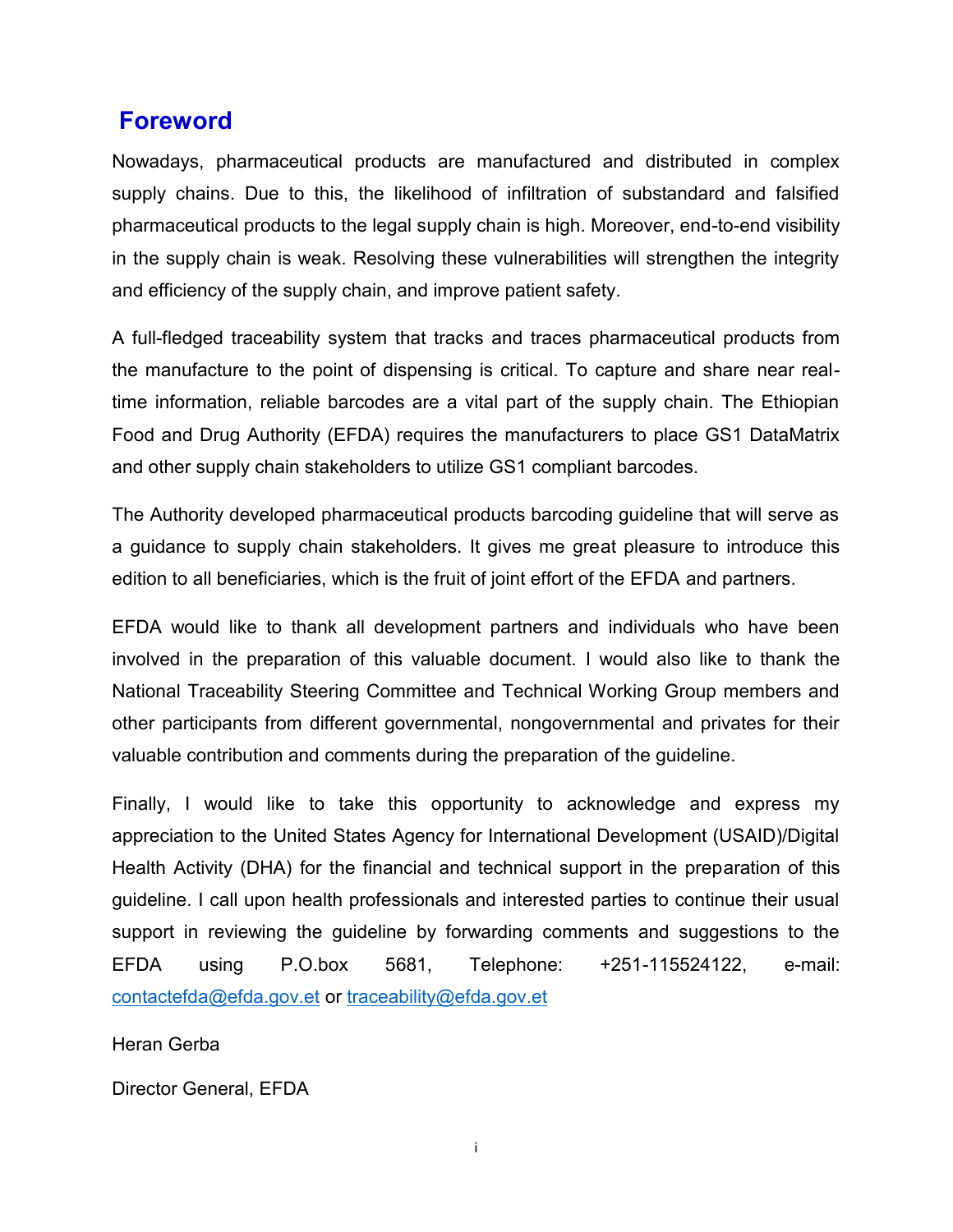## **Acknowledgements**

The Ethiopian Food and Drug Authority would like to acknowledge and express its appreciation to the USAID/DHA for the financial and technical support provided in preparing the Barcode Guideline.

The Authority would also like to thank the members of the National Steering Committee and Technical Working Group for their commitment and contribution in developing this guideline. Last but not least, the Authority would like to give special acknowledgments to those who were involved in the preparation of the guideline, for their invaluable contributions in scrutinizing and seeing it through to completion.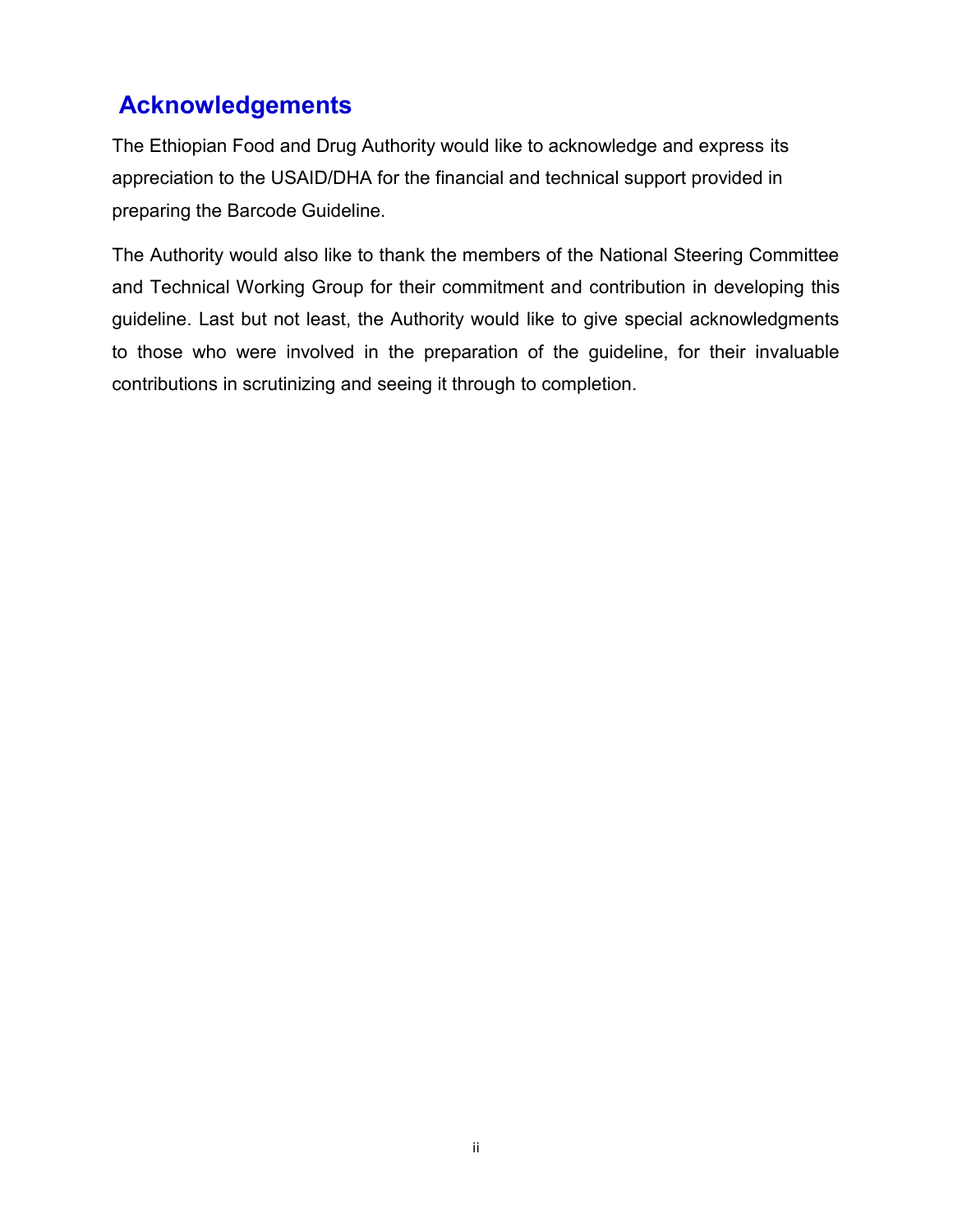# **Abbreviations and Acronyms**

| United States Agency for International Development |
|----------------------------------------------------|
|                                                    |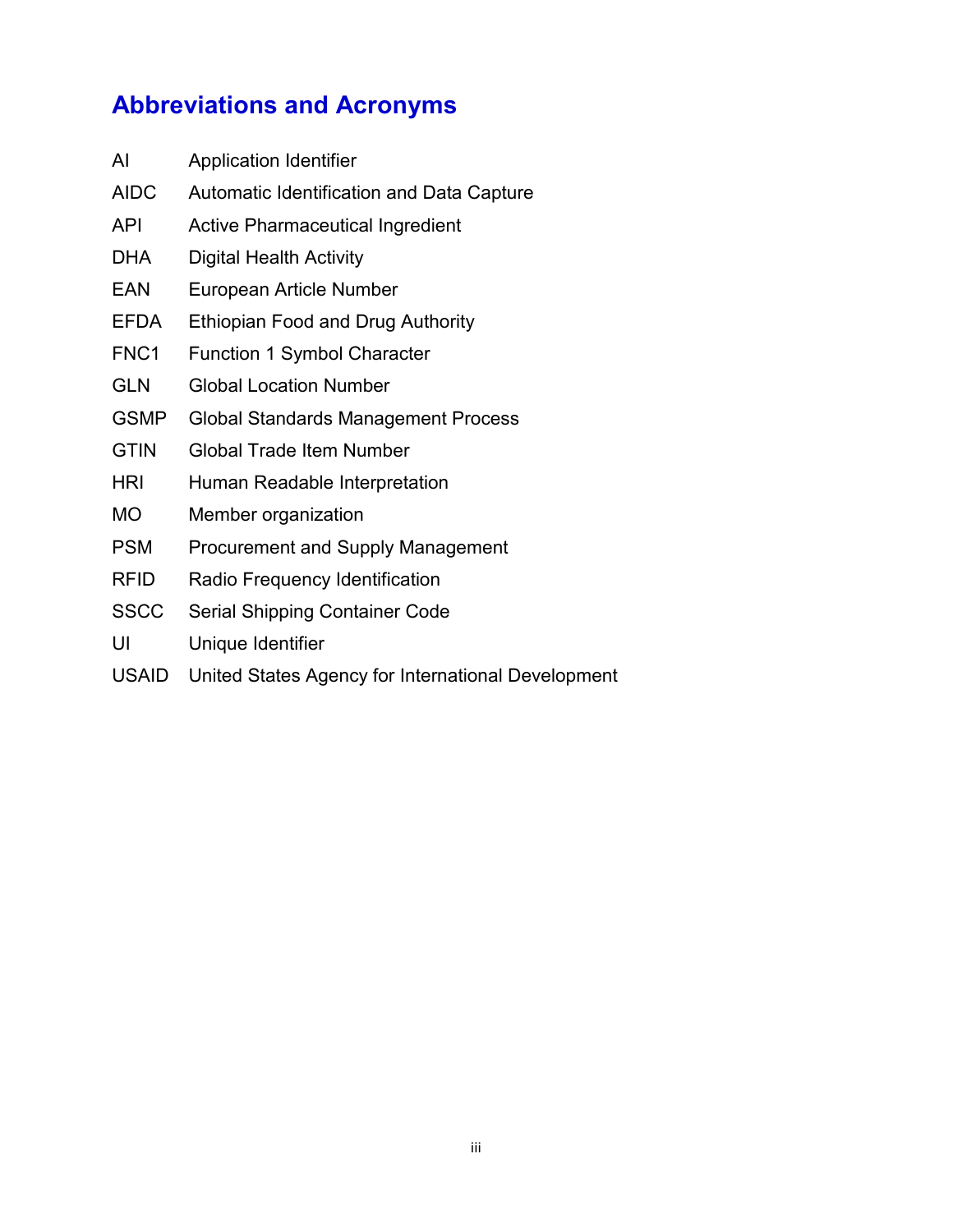## **Table of Contents**

| <b>Foreword</b>                                          | Ť      |
|----------------------------------------------------------|--------|
| <b>Acknowledgements</b>                                  | ij.    |
| <b>Abbreviations and Acronyms</b>                        | iii    |
| Introduction<br>1.                                       | 1      |
| <b>Objectives</b><br>2.                                  | 2      |
| <b>General Objective</b><br>2.1.                         | 2      |
| 2.2. Specific objectives                                 | 2      |
| 3.<br><b>Scope</b>                                       | 2      |
| <b>Users of this guideline</b><br>4.                     | 2      |
| <b>Definitions</b><br>5.                                 | 3      |
| Data carrier<br>6.                                       | 5      |
| <b>Barcoding requirements</b><br>7.                      | 5      |
| <b>GS1 DataMatrix Barcode</b><br>7.1.                    | 6      |
| Shape and size of the barcode<br>7.2.                    | 7      |
| <b>Number of symbols</b><br>7.3.                         | 7      |
| <b>Placement of the GS1 DataMatrix</b><br>7.4.           | 7      |
| <b>DataMatrix readability</b><br>7.5.                    | 8      |
| <b>Encoding Data</b><br>7.6.                             | 9      |
| <b>Application Identifier (AI)</b><br>7.7.               | 10     |
| 7.8. Printing Instructions                               | $11\,$ |
| 7.9. Aggregation                                         | 11     |
| 7.9.1. Level of Aggregation                              | 12     |
| 7.9.2. Encoding of Serial Shipping Container Code (SSCC) | 13     |
| 7.10. Human Readable Interpretation (HRI)                | 13     |
| 7.11. Printing Process                                   | 16     |
| 7.12. Barcode Verification                               | 17     |
| <b>Barcode Scanners/Readers</b><br>8.                    | 17     |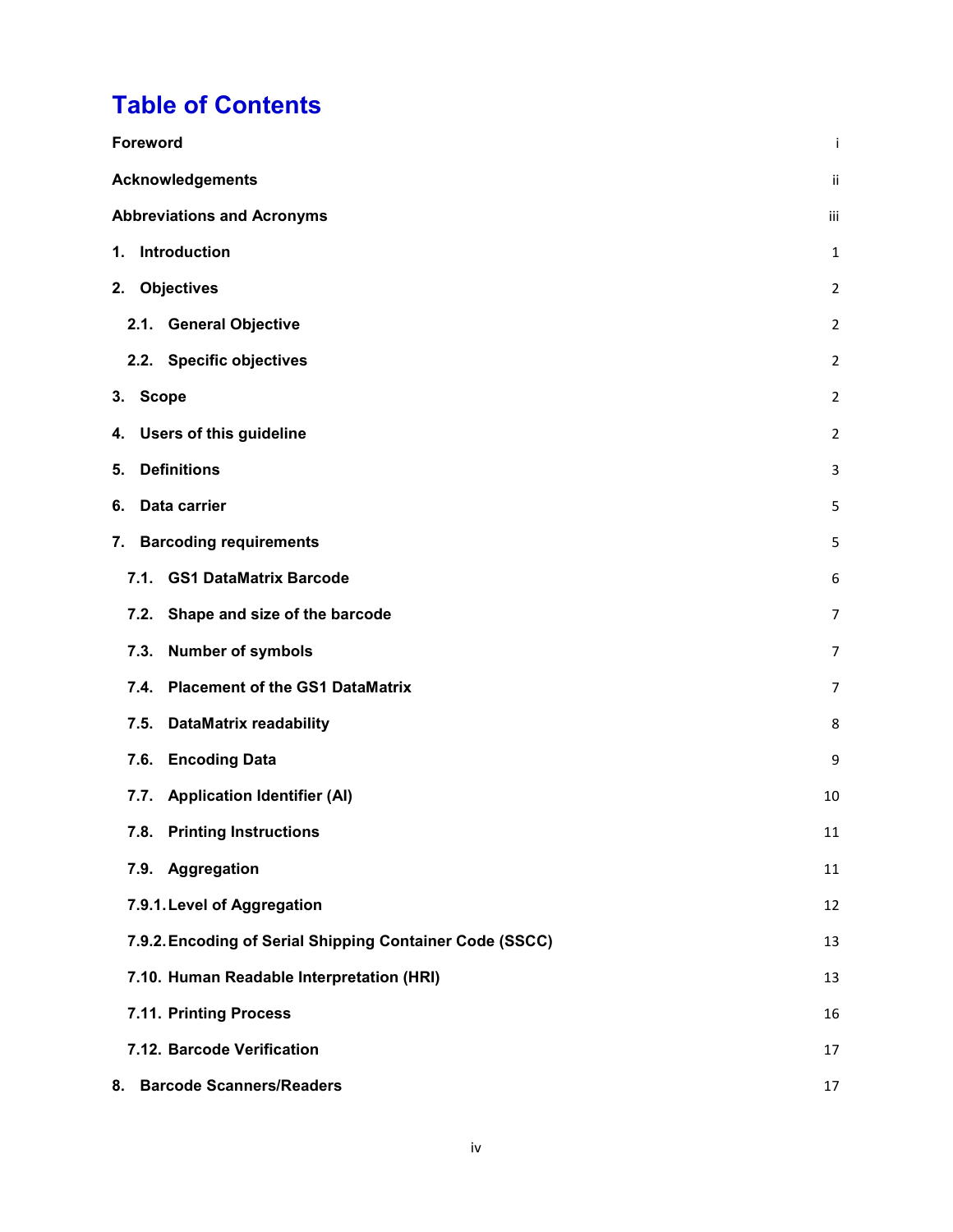| 9. Products that do not require GS1 DataMatrix barcodes | 17 |
|---------------------------------------------------------|----|
| 10. GS1 Member Organization (MO)                        | 18 |
| 11. Roles and Responsibilities                          | 18 |
| 12. Transition for Implementation                       | 19 |
| 13. References                                          | 20 |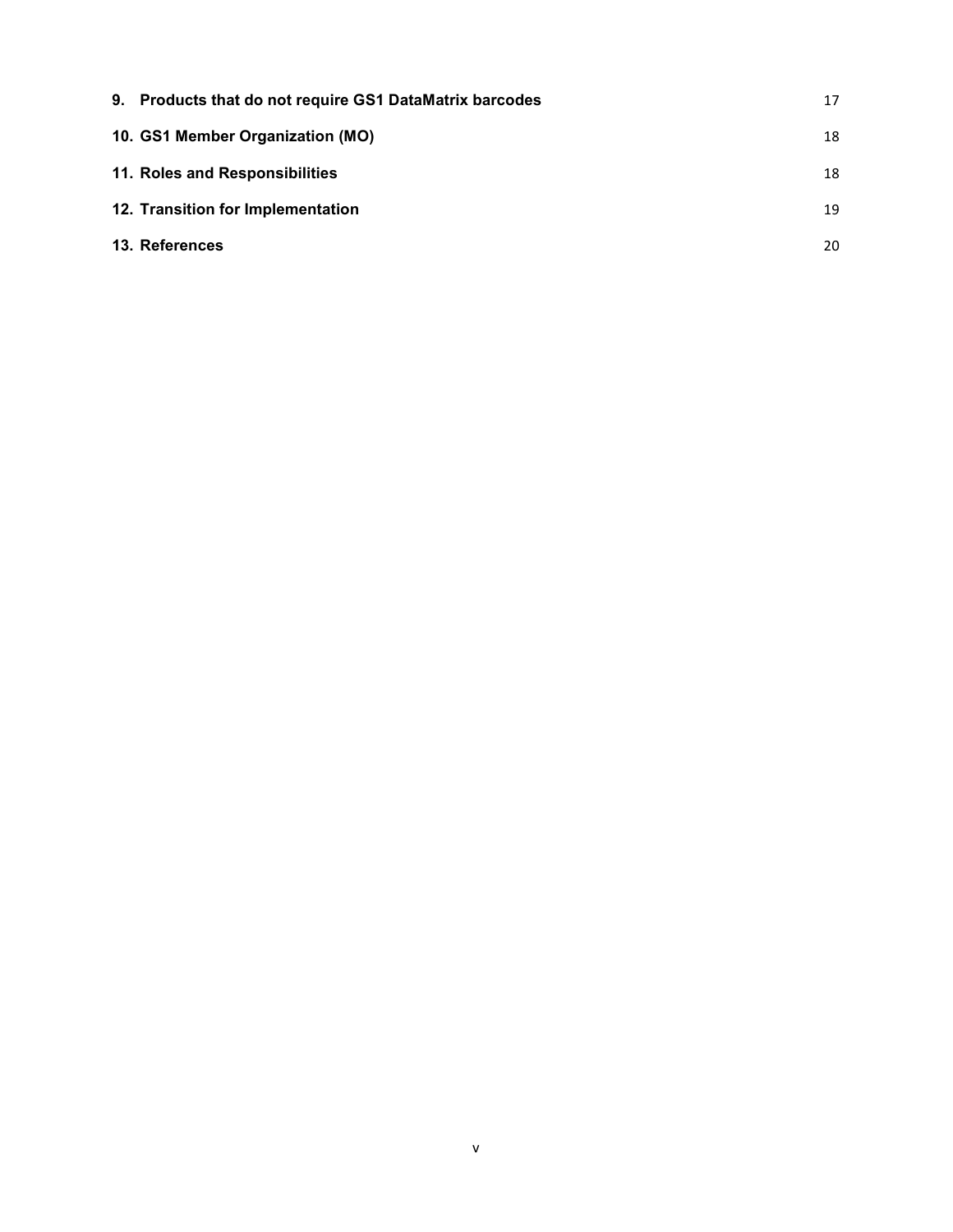## **1. Introduction**

The Ethiopian pharmaceutical supply chain system faces many challenges including substandard and falsified products, ineffective system for product recalls, medication errors and supply chain inefficiencies. Furthermore, end-to-end visibility in the pharmaceutical supply chain system is a critical challenge.

To improve patient safety, it is necessary to introduce a versatile regulatory system coupled with a traceability system of pharmaceutical products. This will make sure that patients are not exposed to falsified, substandard, expired, recalled or otherwise harmful pharmaceuticals. It will also improve the supply chain system efficiency by ensuring the visibility of pharmaceutical products.

In the healthcare system, unified global standards for Automatic Identification and Data Capture (AIDC) can make Ethiopia's pharmaceutical supply chain system safer. The unique identification of pharmaceutical products for track and trace purposes - from the point of manufacture to the point of dispense - is a key objective of traceability systems around the world. The EFDA requires the use of unique identifiers encoded in machinereadable forms. The use of GS1 DataMatrix barcodes helps to reduce or detect potential medication errors in health care settings by enabling health care professionals to verify that the right medication, in the right dose and right route of administration, is being given to the right patient at the right time.

The Authority believes that a standardized identification system from manufacture to the point of dispense is imperative to comply with the increasing demands for product traceability. To this end, as per article 53 (5) of the Food and Medicine Administration Proclamation No. 1112/2019, the Authority requires placement of a GS1 DataMatrix barcode on the label of pharmaceutical products. Considering this, the Authority urges all pharmaceutical manufacturers to adopt the barcoding standards.

Therefore, this guideline is developed to set requirements and provide guidance to the development, use and management of GS1 DataMatrix. The guideline describes the barcode requirements related with encoding, placement, printing, quality, reading and

1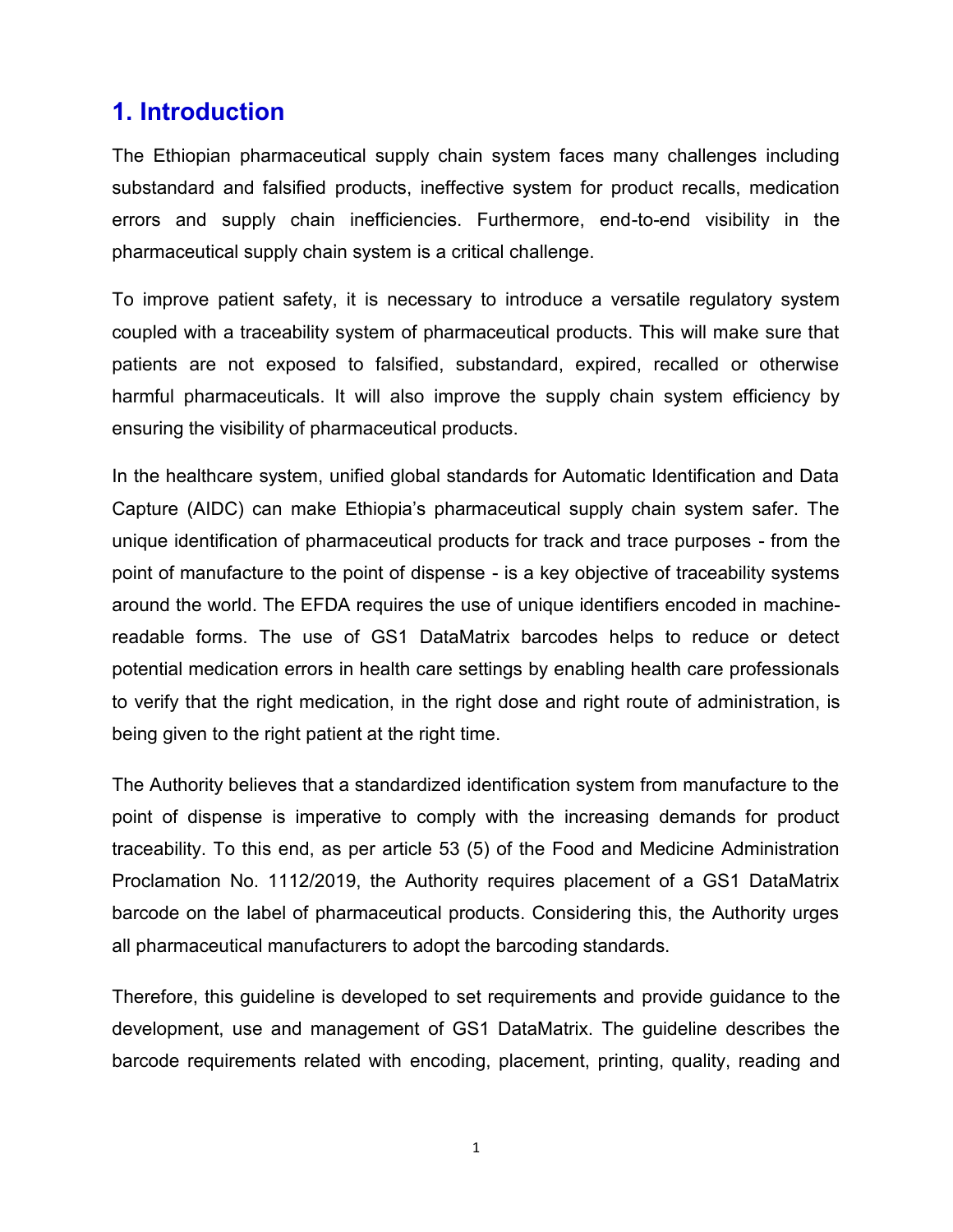proper use of the GS1 DataMatrix barcode, and roles and responsibilities of the supply chain stakeholders.

## **2. Objectives**

#### **2.1. General Objective**

To provide guidance to supply chain actors to comply with the pharmaceutical products barcoding requirements in order to ensure patient safety, improve supply chain efficiency and end-to-end visibility.

#### **2.2. Specific objectives**

- To set barcoding specifications and guide supply chain stakeholders on barcoding system;
- To improve patient safety by reducing medication errors;
- To improve inventory management and minimize associated costs;
- To enable the tracking of each unit of pharmaceutical products in the supply chain;
- To improve detection of falsified products, improve recall effectiveness and ensure end-to-end visibility;
- To ensure accurate and real-time information movement among stakeholders.

### **3. Scope**

The guideline applies to pharmaceutical products and it does not include medical devices.

### **4. Users of this guideline**

The main users of this guideline includes pharmaceutical manufacturers, importers, wholesalers, drug retail outlets, health care facilities (e.g. hospitals, health centers, specialty centers, clinics etc.), and other pharmaceutical supply chain stakeholders.

This guideline will be used in conjunction with national medicine laws, GS1 system of standards and the relevant ISO standards.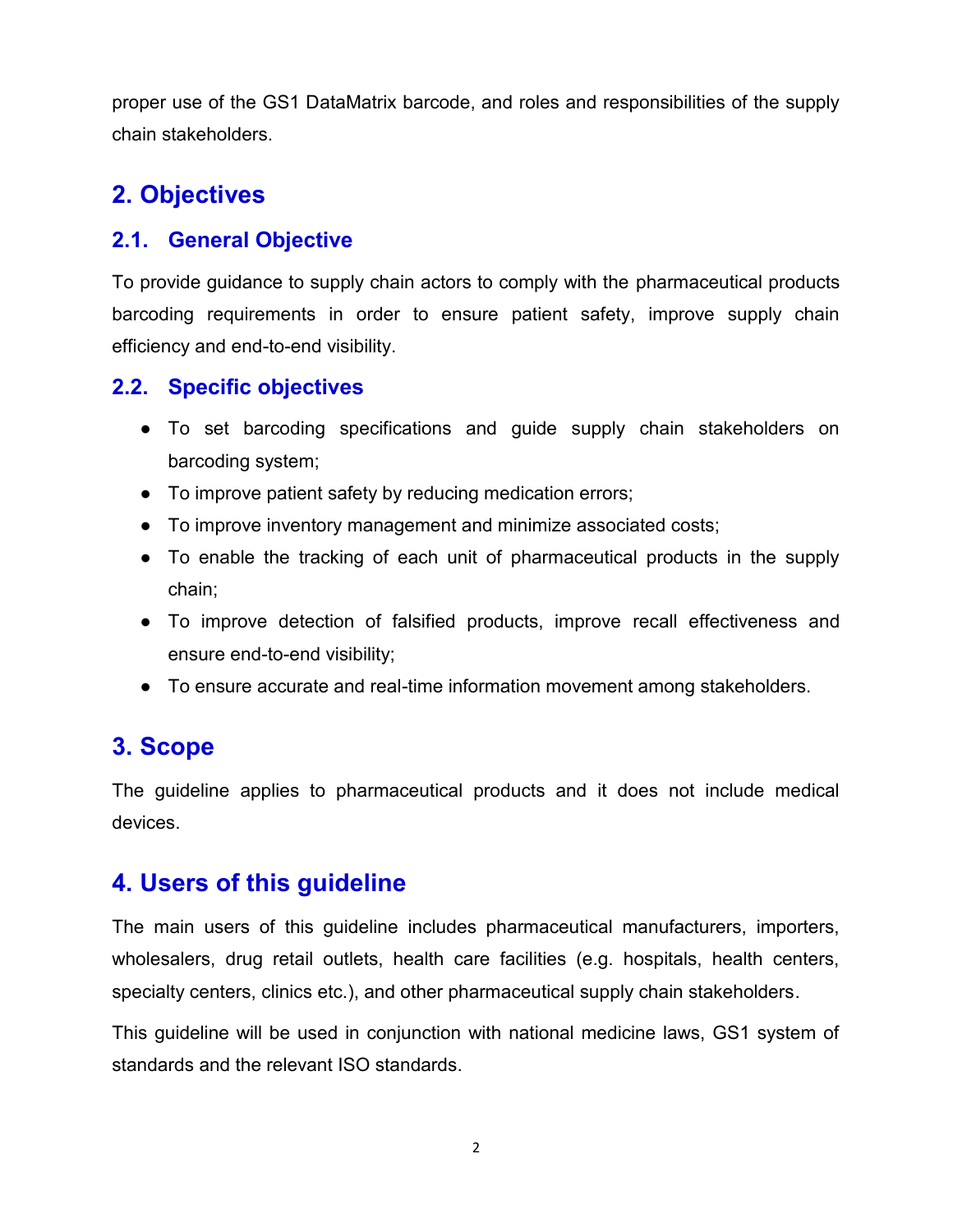### **5. Definitions**

In this guideline, the following terms and definitions applies:

- **1. "Aggregation**": the documented parent/child relationships between uniquely identified items and the uniquely identified outer container that they are contained within for the purposes of improving the efficiency of serialization business processes involving data exchange and/or regulatory requirements.
- **2.** "**Alphanumeric":** a set of characters that contains alphabetic characters (letters), numeric digits (numbers), and other characters, such as punctuation marks.
- **3.** "**Attribute":** an element string that provides additional information about an entity identified with GS1 identification key, such as a batch number associated with a Global Trade Item Number (GTIN).
- **4. "Authority":** The Ethiopian Food and Drug Authority.
- **5. "Barcoding":** printing of data read by the barcode reader by using an appropriate barcode symbology and printing method on a specified surface.
- **6. "Barcode Symbology":** a method that will be applied in the coding and decoding of information on the barcode.
- **7. "Carton/Case"**: a number of secondary packaging packed in a carton or case. It could be of the same drug or a mix of different drugs.
- **8. "Data carrier":** a technology used to encode and present product identification data on a product package. There are many specific types of data carriers but those used in pharmaceutical supply chains generally fall into linear barcodes, two-dimensional barcodes and radio frequency identification tags.
- **9. "Element string"**: the combination of a GS1 Application Identifier and GS1 Application Identifier data field.
- **10. "Human readable interpretation (HRI)"**: characters, such as letters and numbers, which can be read by persons and are encoded in GS1 AIDC data carriers confined to a GS1 standard structure and format. The human readable interpretation is a one-to-one illustration of the encoded data.
- **11. "Identification key"**: a unique identifier for a class of objects (e.g., a trade item) or an instance of an object (e.g., a logistic unit).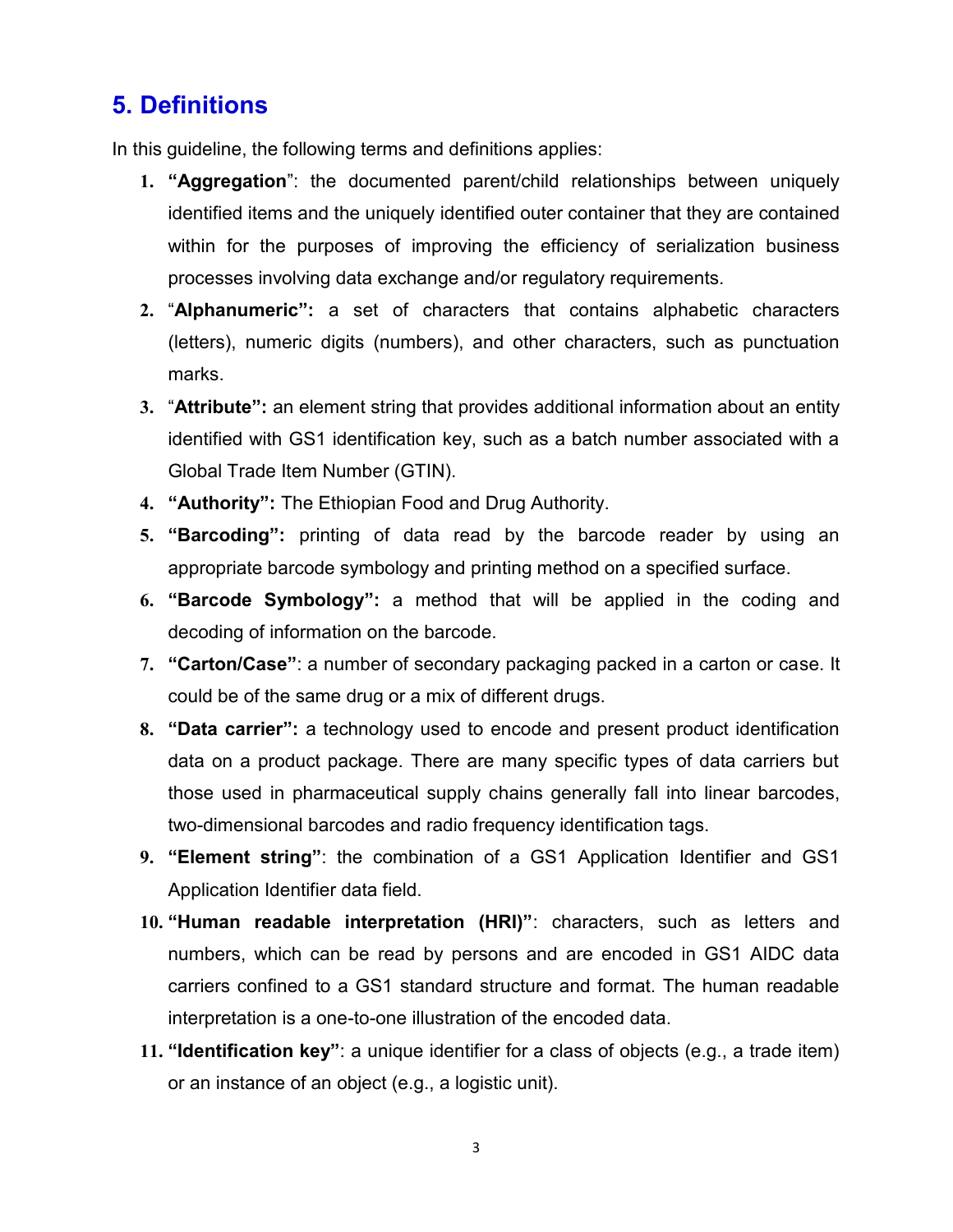- **12. "GS1-128"**: a subset of Code 128 that is utilized exclusively for GS1 system data structures.
- **13. "GS1 AIDC data carrier"**: a resource to represent data in a machine readable form; used to enable automatic reading of the element strings as specified for use by GS1.
- **14. "GS1 Application identifier (AI)"**: the field of two or more digits at the beginning of an element string that uniquely defines its format and meaning.
- **15. "GS1 Member organization"**: a member of GS1 that is responsible for administering the GS1 System in its country (or assigned area). This task includes, but is not restricted to, ensuring brand owners make correct use of the GS1 System of standards, have access to education, training, promotion and implementation support and have access to play an active role in Global Standards Management Process (GSMP).
- **16. "Pallet"**: a number of cartoons/cases in a pallet used for shipments. It could be of the same drug or a mix of different drugs.
- **17. "Packaging level"**: the hierarchy of product packaging. Each level includes a specific way of protecting and identifying the product during different types of handling. Recognized levels include "primary", "secondary" and "tertiary".
- **18. "Primary pack"**: the innermost layer of packaging, i.e. the layer closest to the product (pill, implant, etc.) or the package that has immediate contact with the product i.e. a blister pack, an ampoule, a vial.
- **19. "Non-HRI text"**: characters such as letters and number that can be read by persons and may or may not be encoded in a GS1 data carrier and are not confined to a structure and format based on GS1 standards (e.g., a date expressed in a national format, brand owner name, manufacturing date).
- **20. "Secondary pack"**: the layer of packaging surrounding the primary package.
- **21. "Supply chain actor"**: any person in the supply chain to manufacture, import, distribute, transport, store or dispense pharmaceutical products or is involved in related activities. In this guideline supply chain actor and supply chain stakeholder can be used interchangeably.
- **22. "Tertiary pack"**: a third level of packaging or higher, usually including logistic units like shippers, cases and pallets.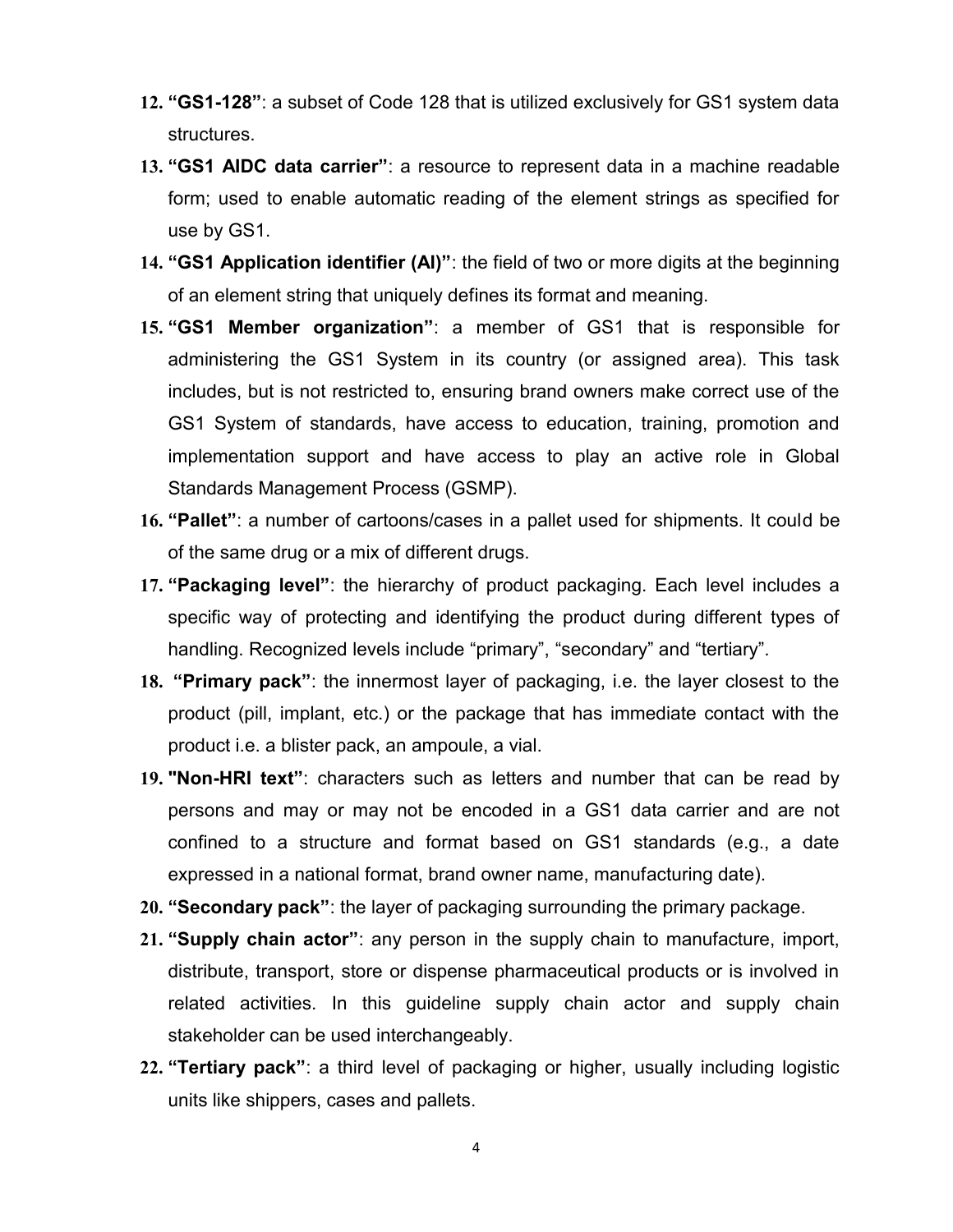- **23. "Trace"**: the ability to know where a product has been within a supply chain prior to its current location.
- **24. "Track"**: the ability to know where a product is right now.
- **25. "Unique identifier"**: the safety feature enabling the verification of the authenticity and the identification of an individual pack of a pharmaceutical product.
- **26. "Verification"**: the process of determining that the unique identifier on a product is valid.

### **6. Data carrier**

Data carrier is a means of representing data in a machine-readable form. There are different types of data carriers (i.e. barcodes and Radio Frequency Identification (RFID)) that are supported by the GS1 system of standards **(Figure 1).** For more information refer to Use of GS1 2D Matrix Data Carriers in Healthcare.





### **7. Barcoding requirements**

One of the key components of pharmaceutical regulation is uniquely identifying products from the point of manufacture to the point of dispensing and use. The EFDA requires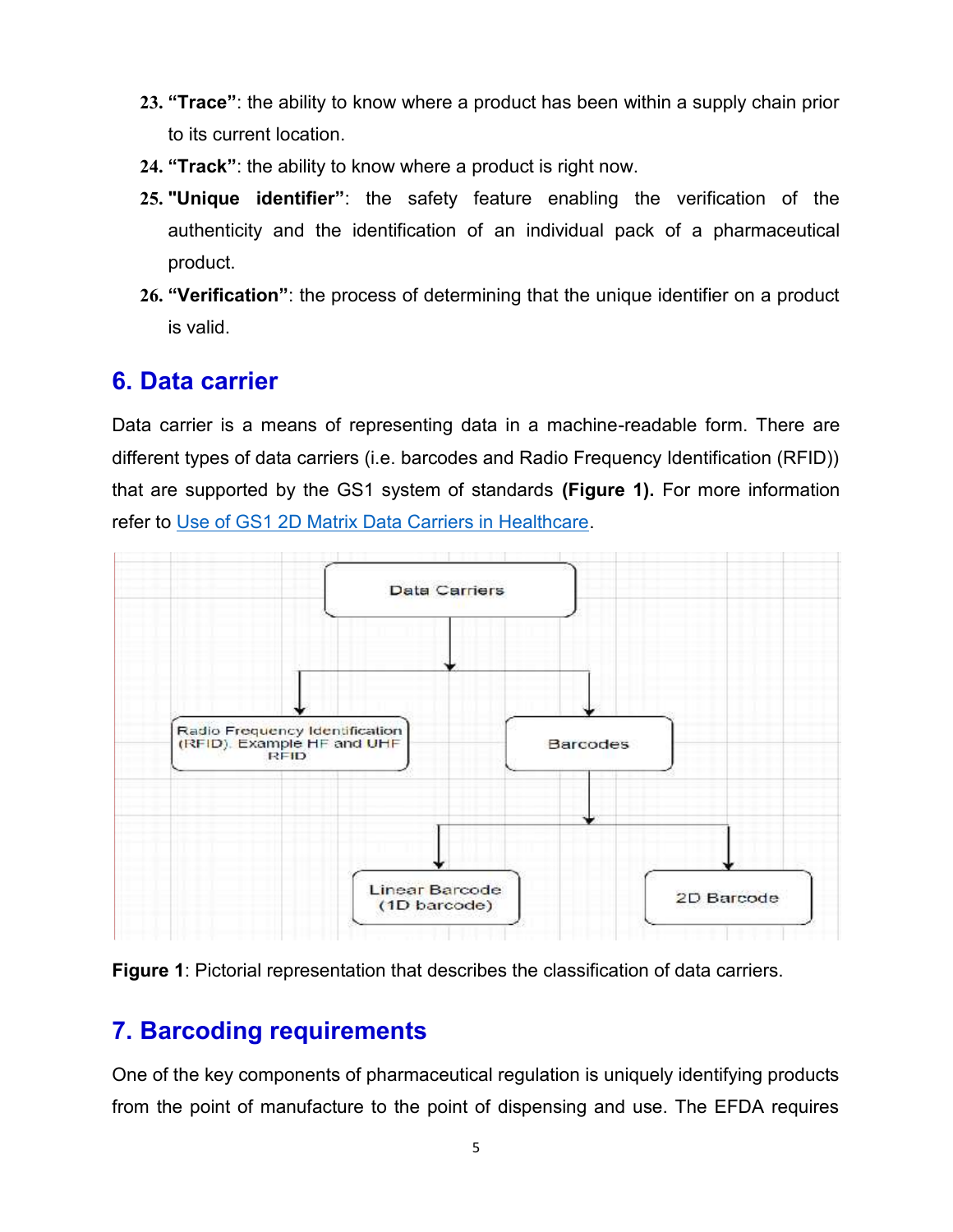the use of unique identifiers to be encoded into machine-readable forms (also called data carriers). The Authority requires manufacturers to use the GS1DataMatrix barcode symbol as a data carrier for pharmaceutical products. All supply chain stakeholders shall ensure the placement of GS1 DataMatrix in the products before they procure and supply to the market.

In addition to the machine-readable data elements, the manufacturer shall add associated HRI and non-HRI texts - non-machine readable data elements. Placement of non-HRI text forms in the package as a label is dictated by the national medicine laws (i.e. proclamations, regulations and directives) of the country.

#### **7.1. GS1 DataMatrix Barcode**

All pharmaceutical products imported to and manufactured in Ethiopia shall have GS1 DataMatrix barcode. It is mandatory to place the GS1 DataMatrix barcode in the secondary packages. GS1 DataMatrix barcodes can also be placed in the primary packages when required. In the tertiary packages, the GS1 DataMatrix or GS1-128 is the recommended barcode symbol. The GS1 identification keys, AI and HRI are the same for both GS1 DataMatrix and GS1-128 barcodes on the label.



This corner is always a white square for ECC 200

"L" Shaped finder pattern

**Figure 2:** GS1 DataMatrix symbol adopted from GS1 General Specification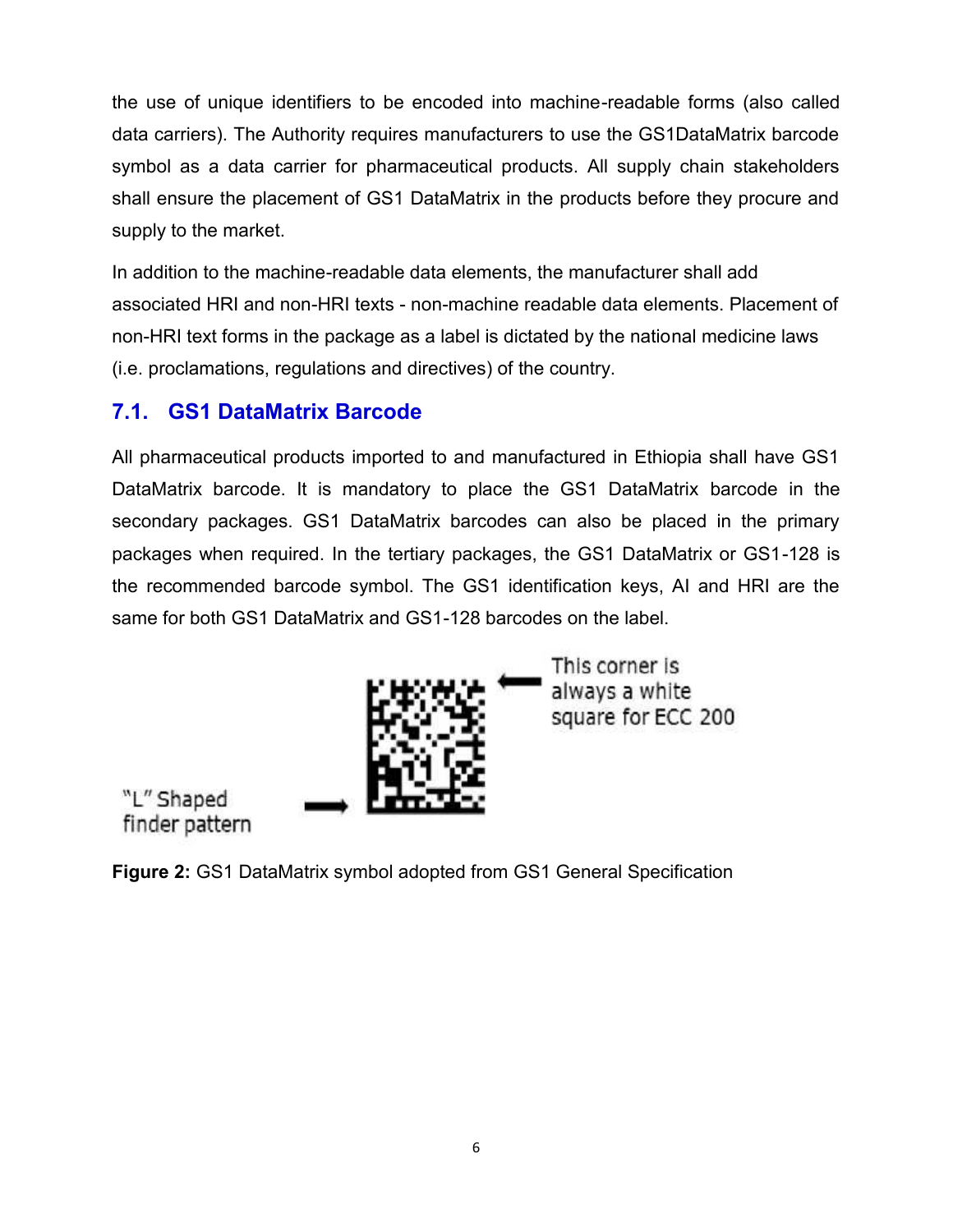#### **7.2. Shape and size of the barcode**

GS1 DataMatrix may be printed in a square or rectangular format. The data elements encoded in both the square or rectangular shape DataMatrix barcode shall be the same. EFDA highly recommends the square shape of the DataMatrix and developers of the barcode shall use the GS1 system of standards and relevant ISO standards.

The size of the GS1DataMatrix symbol varies depending on the amount of encoded data, the symbol specified, where the symbol will be used, and how the symbol will be printed.

#### **7.3. Number of symbols**

The presence of more than one barcode symbol on the same package or label is prohibited. Multiple barcode symbols on a single item can lead to quality issues of the symbol and potentially dangerous confusion for the user. This can also lead to scanning and reading performance challenges as the user might find it difficult to identify which barcode should be or has been scanned for the purpose of identification and verification of authenticity of pharmaceuticals.

#### **7.4. Placement of the GS1 DataMatrix**

Consistency of symbol placement is critical to successful scanning. The GS1 DataMatrix barcode must be printed on one side of the packaging, which may be either the face, side or end panel - preferably on a flat surface. To facilitate the reading process, it shall be placed on the same side where possible. Manufacturers shall print the barcode on the packaging on a smooth, uniform, and low-reflecting surface.

The exact location of a GS1 DataMatrix symbol is determined by the manufacturer and shall consider:

- The available space on the package;
- The type of product and printing substrate (packaging material);
- Other packaging constraints that affect the reading of the symbol. For example folds or seams in the packaging, curvature (e.g., blister packs), etc can impact scanning and should be considered when selecting the most appropriate symbol location; and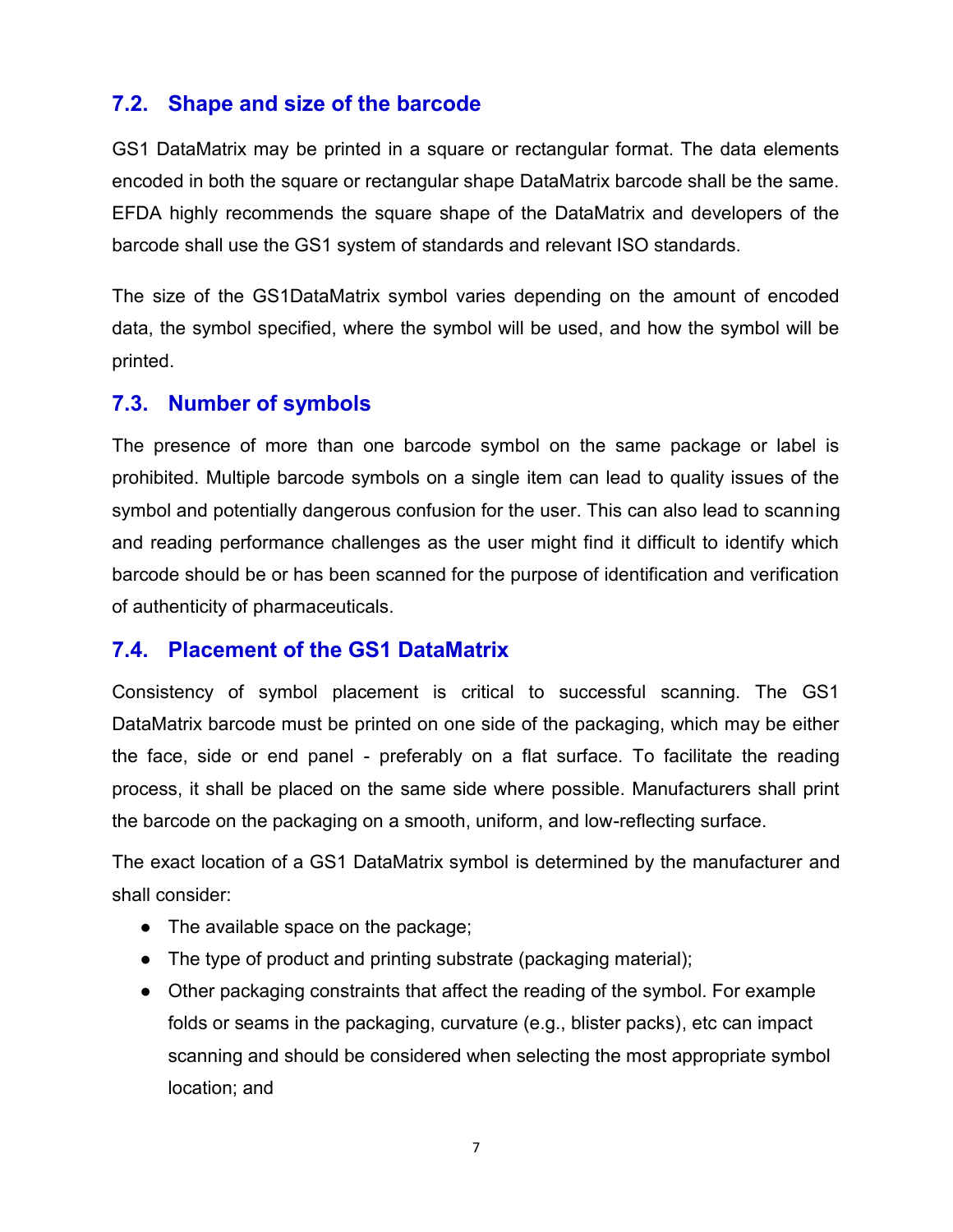• The size of GS1 DataMatrix symbols.

The following general principles for barcode placement shall be considered for any package type, whether it is scanned at the point-of-sale or elsewhere in the supply chain **(Table 1).**

| S.N | Package type              | <b>Packaging Level</b>   | <b>Placement of the DataMatrix</b> |
|-----|---------------------------|--------------------------|------------------------------------|
| 1.  | <b>Blister packs</b>      | Primary package          | Secondary pack **                  |
| 2.  | Ampoules                  | Primary package          | Secondary pack **                  |
| 3.  | <b>Vials</b>              | Primary package          | Secondary pack **                  |
| 4.  | LDPE & HDPE bottles       | Primary package          | Secondary pack **                  |
| 5.  | Bottles and jars          | Primary package          | Primary pack                       |
| 6.  | <b>Boxes</b>              | Secondary package        | Secondary pack **                  |
| 7.  | <b>Thins</b>              | Primary package          | Primary pack                       |
| 8.  | <b>Tubes</b>              | Primary package          | Secondary pack**                   |
| 9.  | Injection trays           | Secondary package        | Secondary pack**                   |
| 10. | Cartons                   | <b>Secondary Package</b> | Secondary pack**                   |
| 11. | Sachet                    | <b>Primary Package</b>   | Secondary pack**                   |
| 12. | Aluminum foil             | <b>Primary Package</b>   | Secondary pack**                   |
| 13. | IV containers/bag         | <b>Primary Package</b>   | Primary pack                       |
| 14. | Prefilled syringes        | <b>Primary Package</b>   | Secondary pack**                   |
| 15. | Shipping containers (e.g. | <b>Secondary Package</b> | Secondary pack**                   |
|     | ice bag, cases, carton,   |                          |                                    |
|     | $etc.$ )                  |                          |                                    |

**Table 1:** Placement guidelines for specific package types

*\*\* A manufacturer who wants to place a DataMatrix barcode on the primary packaging is encouraged.*

#### **7.5. DataMatrix readability**

The GS1 system of standards describes the quality that the data carrier should have in order to be scannable. The symbol shall be easy to read and indelible. It is important to follow the GS1 standards to comply with the specific quality requirements, including:

● Nominal dimensions of characters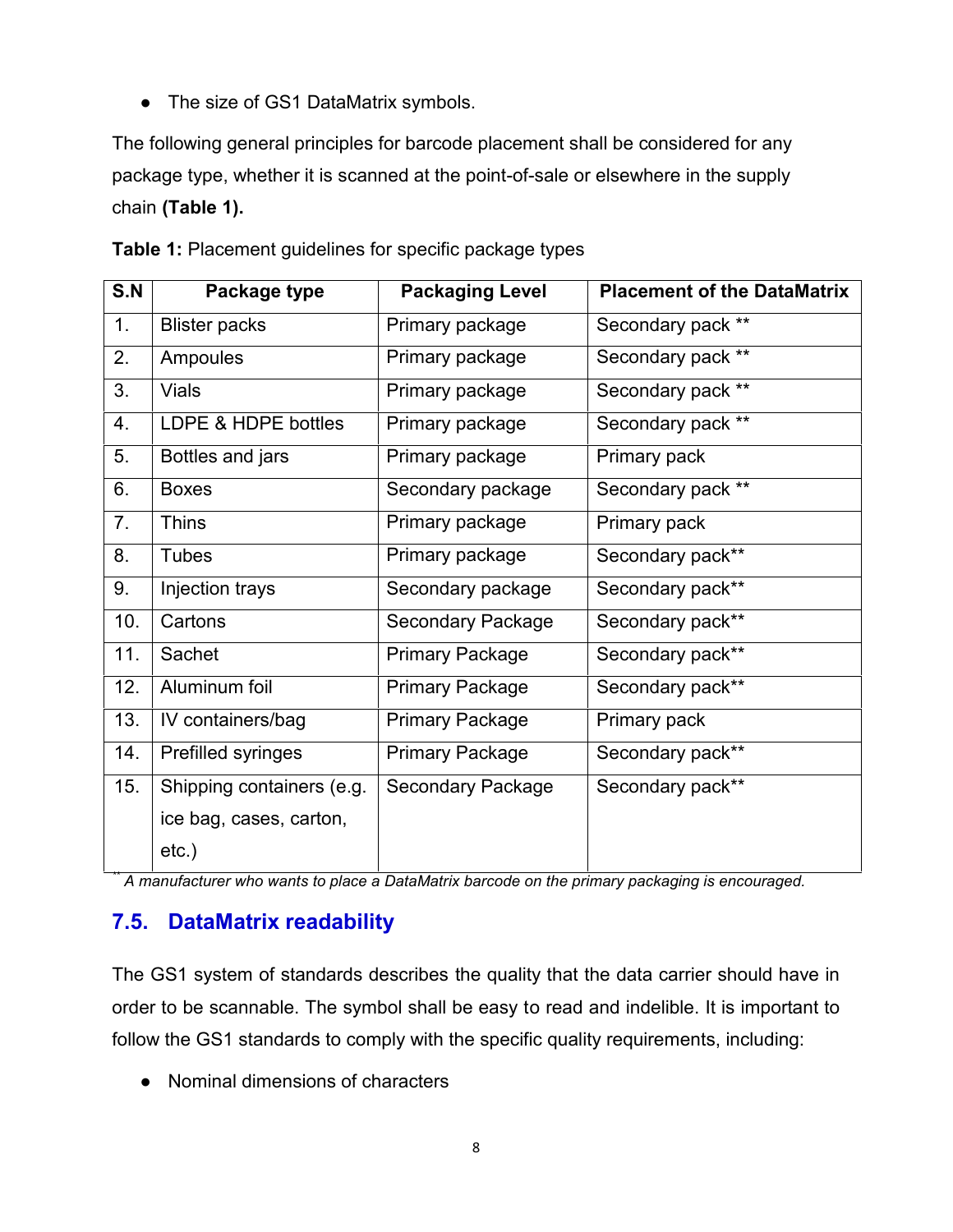- Symbol height,
- Quiet zone,
- Symbol length,
- Positioning of the add-on symbol,
- Reference decode algorithm,
- Human readable interpretation, and
- Colour contrasting

### **7.6. Encoding Data**

When encoding data elements in a GS1 DataMatrix barcode, the structure of the unique identifier and other data elements shall follow the GS1 standards. In terms of encoding data elements, the application standard shall specify the following:

- The Data Matrix syntax and encoding rules (refer to the current version of GS1 standards and relevant ISO standards);
- Which Application Identifiers (AIs) to use (i.e. mandatory and optional data elements);
- Location and format of Human Readable Interpretation;
- If necessary, symbol placement is determined by the area of application.

At a minimum but not limited to, the GS1 DataMatrix barcode must carry the following mandatory data elements:

a) GS1 Global Trade Item Number (GTIN): The GS1 application identifier for identifying the GTIN is 01. GTIN must be the first data element encoded in the Data Matrix Code.

| Application Identifier (AI) | GTIN           |
|-----------------------------|----------------|
|                             | 06280000000000 |

b) Expiration date: The GS1 application identifier for identifying the expiration date is 17. YYMMDD format in 6 digits as follows:

| vv                                                    | ΜМ                  | DГ                                     |
|-------------------------------------------------------|---------------------|----------------------------------------|
| Last two digits of the year<br>(Example: 2021 written | The month (Example: | The day (Example:<br>eleventh day of a |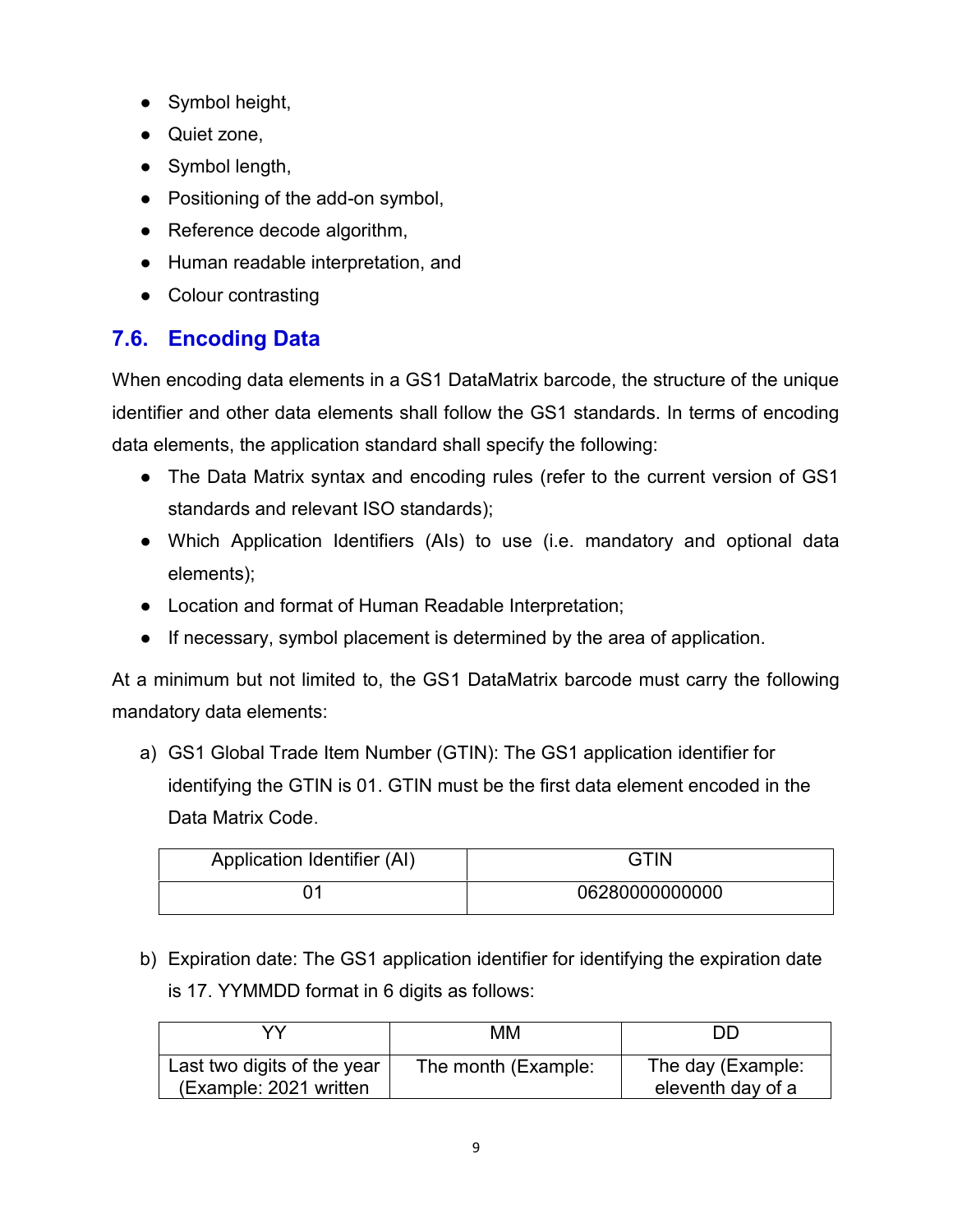| as 21) | January, written as 01) | month written as 11) |  |
|--------|-------------------------|----------------------|--|
|--------|-------------------------|----------------------|--|

Example: 25 February 2021 is represented as follows:

| Application Identifier (AI) | <b>Expiration Date</b> |  |          |
|-----------------------------|------------------------|--|----------|
|                             | ິ                      |  | つに<br>∠J |

c) Batch/lot number: is variable in length up to 20 alphanumeric characters. The GS1 AI that identifies the batch/lot number is 10. Example:

| Application Identifier (AI) | <b>Batch/Lot Number</b> |
|-----------------------------|-------------------------|
|                             | AD34245678              |

d) Serial number (SN): is variable in length up to 20 alphanumeric characters. The GS1 AI for identifying the serial number is 21. Example:

| Application Identifier (AI) | Serial Number (SN) |
|-----------------------------|--------------------|
|                             | Y12345678FMHACA    |

GTIN must be the first data element encoded in the DataMatrix code. The sequence of the other elements should be as shown in table 2.

#### **7.7. Application Identifier (AI)**

GS1 Application Identifiers (AIs) are prefixes used in barcodes to define the meaning and format of data attributes. It is an introductory code of two or more digits used to distinguish every entry from other data elements in the DataMatrix contents by setting specific introductory numbers for each data element encoded in the DataMatrix barcode. Example, AI for GTIN is written at the start of a GTIN to identify that the number is a GTIN and not a serial number. All AI should be separated using parenthesis. Regardless of the entry that follows an application identifier, it does not affect its character count.

| Data elements    | <b>Application Identifier (AI)</b> | <b>Character requirements</b> |
|------------------|------------------------------------|-------------------------------|
| <b>GTIN</b>      | (01)                               | 14 numeric digits             |
| Batch/lot number | (10)                               | up to 20 alphanumeric         |

**Table 2**: application identifiers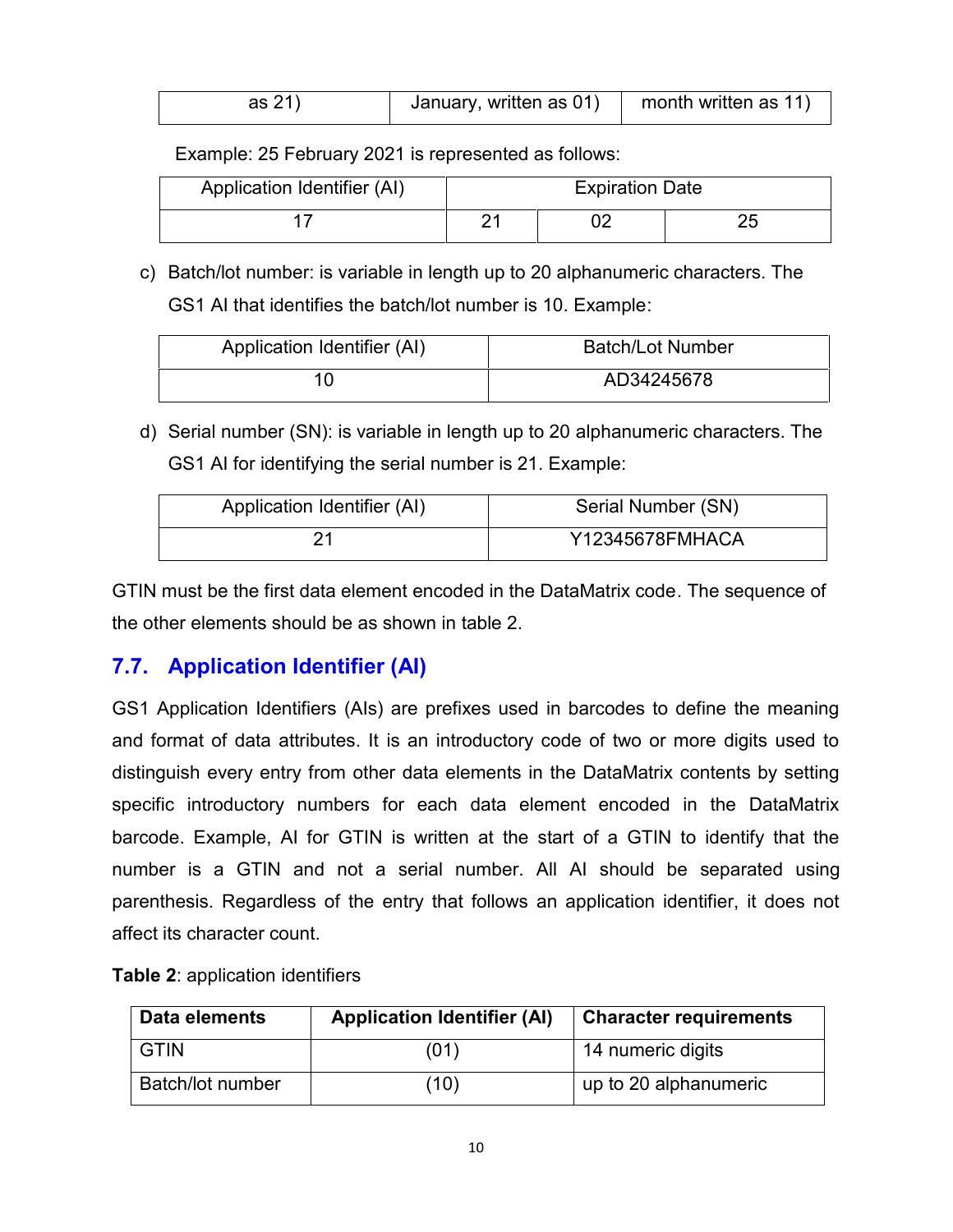| <b>Expiration date</b> | (17) | 6 numeric digits      |
|------------------------|------|-----------------------|
| Serial number (SN)     | 21   | up to 20 alphanumeric |

### **7.8. Printing Instructions**

Anything that will obscure or damage a barcode will reduce scanning performance and shall be avoided. At least the following printing instructions shall be considered:

- Ensure that the surface to be marked is suitable for printing. Never place barcodes, including quiet zones, on perforations, die-cuts, seams, ridges, edges, tight curves, folds, flaps, overlaps, and rough textures.
- Verify through testing that rubbing does not damage the marking.
- Test the legibility of barcode markings in certain moist conditions.
- Ensure consistent printing quality across packages for information redundancy.
- Ensure the color contrast with the surface area of the packaging.
- Never put staples through a barcode or its quiet zones.
- Never fold a symbol around a corner.
- Never place a symbol under a package flap.

### **7.9. Aggregation**

Aggregation defines the relationship between the parent and child packs allowing the receiver of the product to scan one code and understand exactly what is in the whole shipment - every case, bundle, or individual carton.

It is mandatory that manufacturers do the aggregation for packaging stages or packaging levels of the supply chain according to GS1 standards. This makes it easier for the distributors down to the supply chain system to track the products and share data to EFDA on each unit of drug movement without having to scan the individual boxes.

It will also help warehouses to register and track drugs in their system by just scanning the outer barcode and get all the GTIN, expiry date, batch/lot number and serial number without having to input all the information manually (which may increase the likelihood of errors).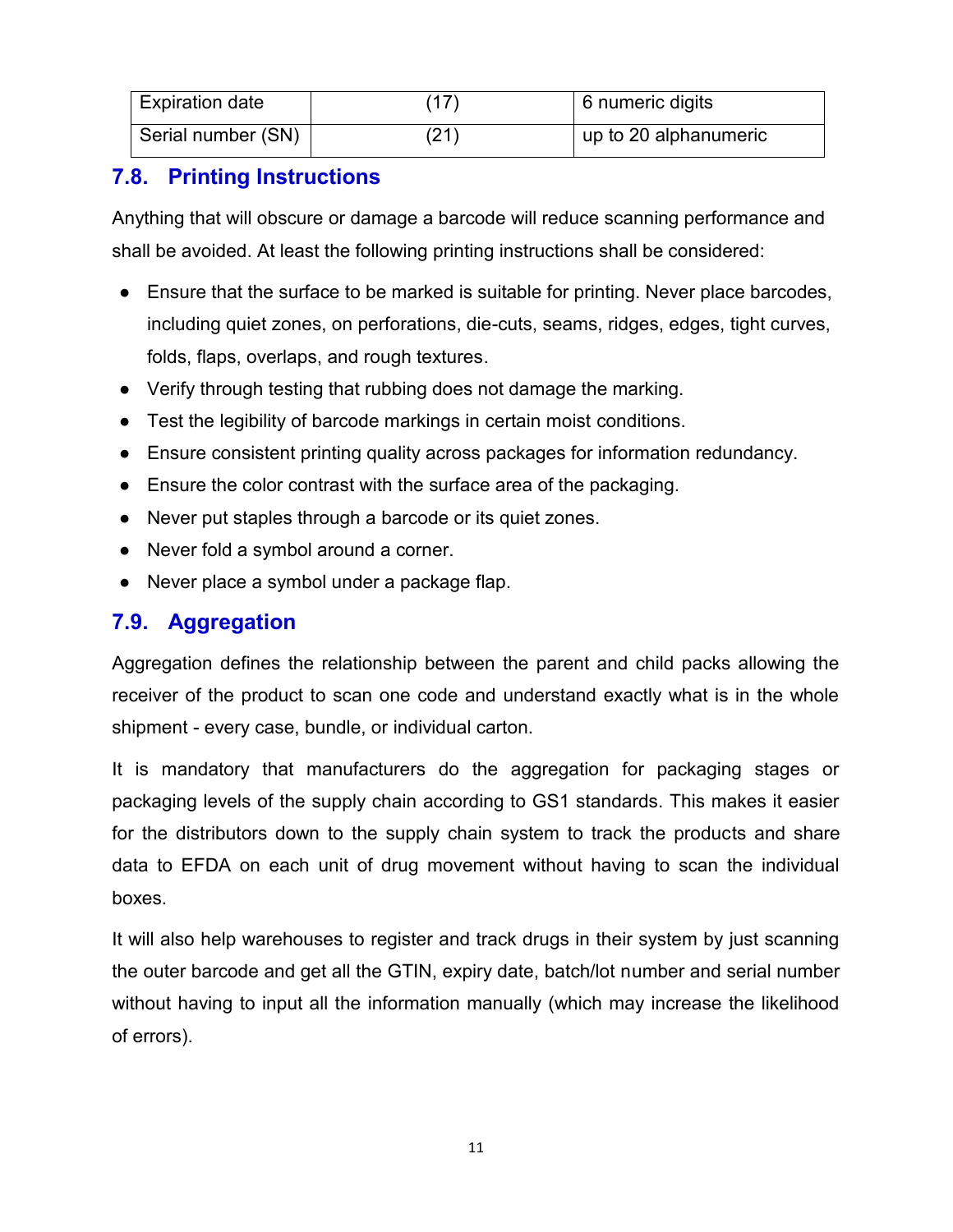### **7.9.1.Level of Aggregation**

The distributed pharmaceutical products in the supply chain including healthcare facilities and drug retail outlets may have different barcode symbols in the different packaging hierarchies. Manufacturers may decide the use of GS1 DataMatrix or GS1- 128 on higher packages (such as carton, cases or pallet). However, it is mandatory to use only GS1 DataMatrix for both the primary and secondary packages. For more information refer to EFDA's Pharmaceutical Products Global Trade Item Number (GTIN) Allocation Guideline, GS1 Healthcare GTIN Allocation Rules and the GS1 General Specifications.

| <b>Packaging</b><br>Level              | <b>Barcoding Requirement</b>  | <b>Human Readable</b><br><b>Format</b> | <b>Requirement</b><br>level |  |
|----------------------------------------|-------------------------------|----------------------------------------|-----------------------------|--|
| Primary packaging                      | <b>GS1 DataMatrix barcode</b> | Optional                               | See table 1                 |  |
|                                        | symbol encoded with:          |                                        |                             |  |
|                                        | $\bullet$ GTIN                |                                        |                             |  |
|                                        | $\bullet$ Expiry date         |                                        |                             |  |
|                                        | • Batch/lot number            |                                        |                             |  |
|                                        | • Serial number               |                                        |                             |  |
| Secondary                              | <b>GS1 DataMatrix barcode</b> | Required:                              | Required                    |  |
| packaging                              | symbol encoded with:          | $\bullet$ GTIN<br>• Expiry date        |                             |  |
|                                        | $\bullet$ GTIN                | • Batch number                         |                             |  |
|                                        | $\bullet$ Expiry date         | • Serial number                        |                             |  |
|                                        | • Batch/lot number            |                                        |                             |  |
|                                        | • Serial number               |                                        |                             |  |
|                                        | GS1-128 or GS1 DataMatrix     | Required:<br>$\bullet$ GTIN            | Required                    |  |
| Tertiary packaging<br>- trade item     | barcode symbol encoded with:  | $\bullet$ Expiry date                  |                             |  |
|                                        | $\bullet$ GTIN                | • Batch/lot number                     |                             |  |
|                                        | $\bullet$ Expiry date         | • Serial Number                        |                             |  |
|                                        | • Batch/lot number            |                                        |                             |  |
|                                        | • Serial number               |                                        |                             |  |
| Tertiary packaging<br>- logistics unit | GS1-128 barcode symbol        | Required:<br>$\bullet$ AI (00) SSCC    | Required                    |  |
|                                        | encoded with SSCC             |                                        |                             |  |

**Table 3:** level of aggregation and barcoding requirements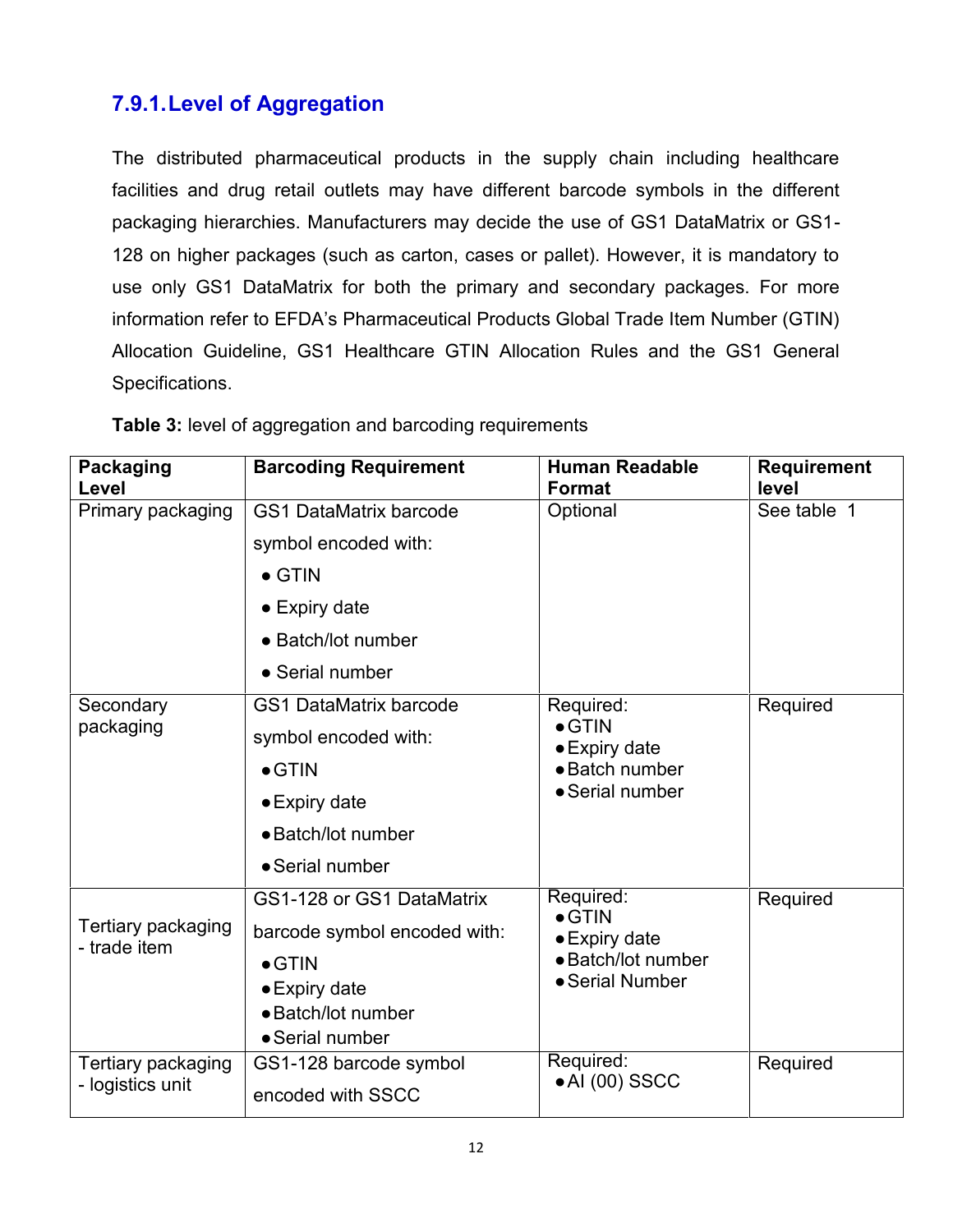### **7.9.2.Encoding of Serial Shipping Container Code (SSCC)**

Serial Shipping Container Code (SSCC) is a unique number, which remains the same for the life of the logistic unit to which it is assigned. The SSCC provides functionality to support the management (tracking, tracing, storage, etc.) of logistic units through the supply chain. To ensure global uniqueness and traceability, the physical builder of the logistic unit or the brand owner of the logistic unit is responsible for the allocation of the SSCC.

Logistic units shall be aggregated or nested into other logistic units for part of the journey to the final destination. The SSCC shall be encoded in a GS1-128 barcode or GS1 DataMatrix using AI (00).

| Application Identifier (AI) | $\sim$<br>טטע      |
|-----------------------------|--------------------|
| OC                          | 012345678911121314 |

The identification and symbol marking of logistic units enable a large number of user applications. In principle, the SSCC provides a unique reference number that can be used as key to access information regarding the logistic unit in computer files. However, attributes relating to the logistic unit (e.g., ship to information, logistic weights) are also available as standardized element strings

The SSCC provides a link between the physical logistic unit and information pertaining to the logistic unit that is communicated between trading partners. The SSCC AI is used for the identification of logistic units. Each individual logistic unit is allocated a unique number. When assigning an SSCC, the rule is that an individual SSCC must not be reallocated.

#### **7.10. Human Readable Interpretation (HRI)**

HRI refers to the characters such as letters, numbers printed below, beside or above a barcode. It is a one-to-one illustration of the encoded data in the barcode. The Authority requires printing of both the GS1 DataMatrix barcode and the HRI that represents all the information encoded within that barcode. All human readable data elements should be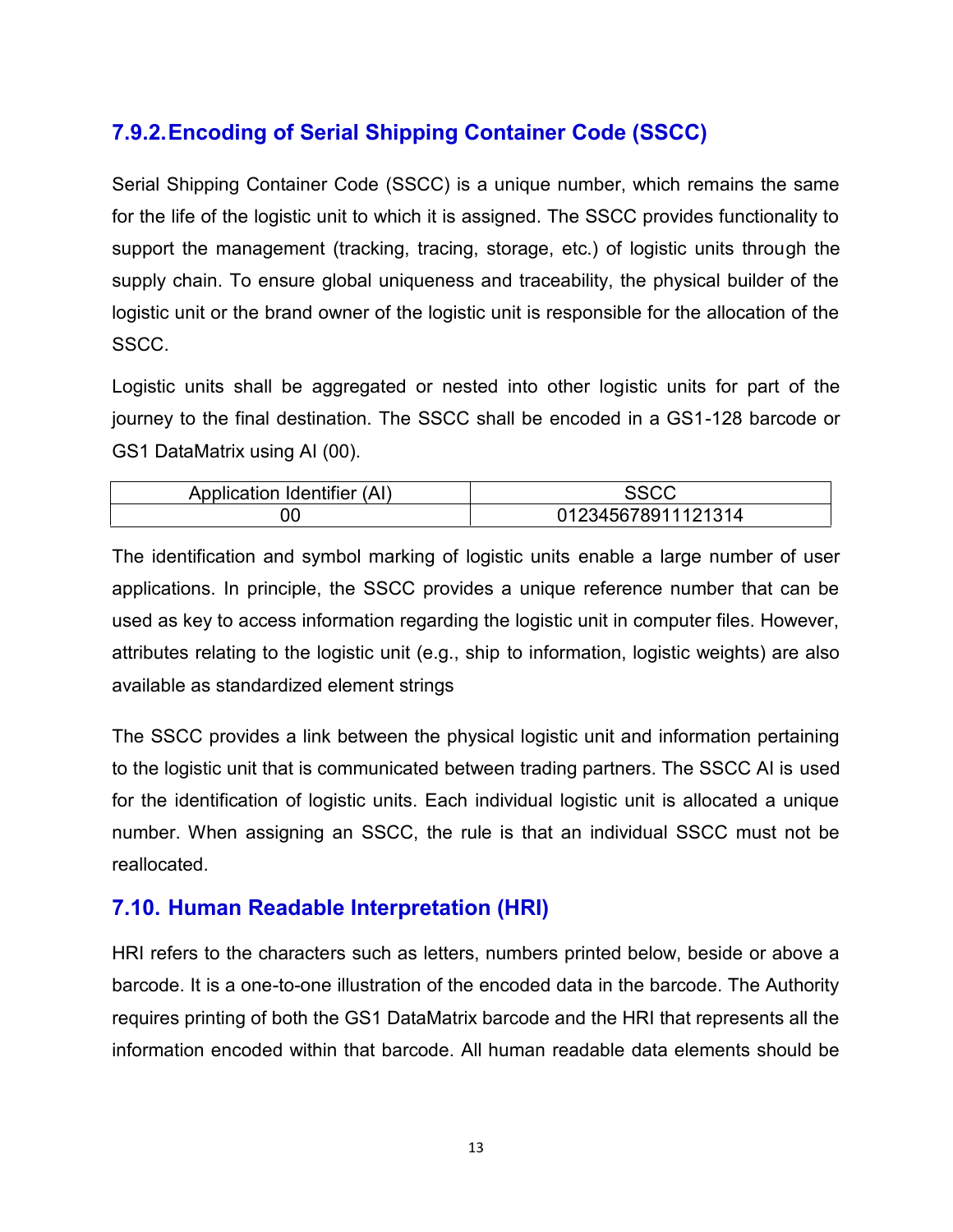placed next to the GS1 DataMatrix. For details, refer to the GS1 HRI Implementation Guide.

#### **HRI Rules**

The HRI rules enable industries to create consistent packaging designs **(Table 4)**. The HRI shall preferably be placed below the GS1DataMatrix and grouped together wherever physically possible. The HRI shall be legible and indelible. placed next to the GS1 DataMatrix. For details, refer to the GS1 HRI Implementation<br>Guide.<br>HRI Rules<br>The HRI rules enable industries to create consistent packaging designs (Table 4). The<br>HRI shall preferably be placed belo

There are two types of texts that appear on a label (i.e. HRI and non-HRI texts). Non- HRI text is all other texts other than the HRI available on the label or package **(Figure 3).** If the GS1 AIDC data carrier cannot be read or scanned, the HRI should be used as back-up information.



**Figure 3:** Example of HRI and non-HRI text.

In cases where the HRI must be printed above, to the left, or to the right of the symbol due to packaging or space constraints, HRI shall always be printed adjacent to the data carrier. It is important that encoding sequencing is the order in which the data is encoded in the data carrier. For example, if the order of the AIs encoded in the barcode is AI (01), (17), (10), and (21) the HRI will appear in the same order.

|     |                    | encoded in the data carrier. For example, if the order of the AIs encoded in the barcode<br>is AI $(01)$ , $(17)$ , $(10)$ , and $(21)$ the HRI will appear in the same order. |                                       |
|-----|--------------------|--------------------------------------------------------------------------------------------------------------------------------------------------------------------------------|---------------------------------------|
| S.N | <b>Questions</b>   | <b>Table 4:</b> Human readable interpretation (HRI) rules.<br><b>HRI</b> rules                                                                                                 | <b>Example</b>                        |
| 1.  | Where to print the | The HRI shall be placed below the                                                                                                                                              |                                       |
|     | HRI?               | barcode and grouped together wherever                                                                                                                                          | (01) 0 9501101 53000 3<br>(17) 150119 |
|     |                    | physically possible, while maintaining the                                                                                                                                     | $(10)$ AB-123                         |
|     |                    | HRI legibility and minimum barcode                                                                                                                                             |                                       |
|     |                    | height. The HRI must be grouped                                                                                                                                                |                                       |
|     |                    |                                                                                                                                                                                |                                       |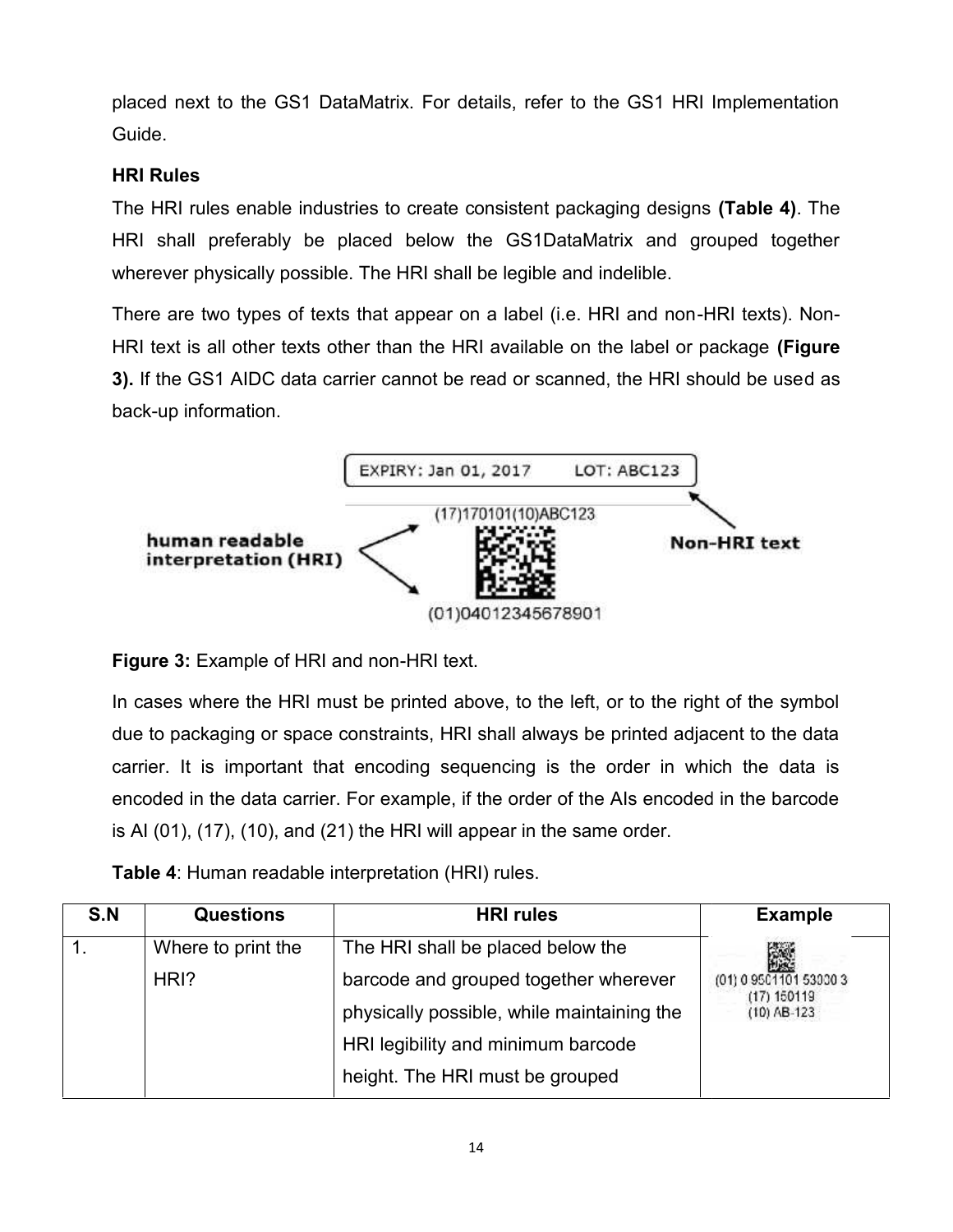| S.N | <b>Questions</b>                                            | <b>HRI</b> rules                                                                                                                                                                                                                                                                                                                                                                                           | <b>Example</b>                                       |
|-----|-------------------------------------------------------------|------------------------------------------------------------------------------------------------------------------------------------------------------------------------------------------------------------------------------------------------------------------------------------------------------------------------------------------------------------------------------------------------------------|------------------------------------------------------|
|     |                                                             | together under the symbol, but across                                                                                                                                                                                                                                                                                                                                                                      |                                                      |
|     |                                                             | multiple lines of text.                                                                                                                                                                                                                                                                                                                                                                                    |                                                      |
| 2.  | What to do if the<br>HRI does not fit<br>under the barcode? | 1. Place the HRI above or to the side; the<br>HRI may be printed above, to the left,<br>or to the right of the symbol.                                                                                                                                                                                                                                                                                     | (01) 09312345678907                                  |
|     |                                                             | 2. Use a combination of top, bottom, and<br>side to place the HRI                                                                                                                                                                                                                                                                                                                                          |                                                      |
| 3.  | What to do if the<br>HRI line is too long?                  | A single data element shall not be broken<br>into two lines of HRI, for example the data<br>for a serial number would appear on one<br>line of HRI. The rule also implies that the<br>AI should not be separated from its<br>corresponding data. In cases where<br>space constraints do not permit all HRI to<br>fit on one line, the AI and its<br>corresponding data should be moved to<br>the next line | (01) 0 9501101 53000 3<br>(17) 150119<br>(10) AB-123 |
| 4.  | Font type and size                                          | A clearly legible font type and character<br>size shall be acceptable provided the<br>interpretation is clearly legible.                                                                                                                                                                                                                                                                                   |                                                      |
| 5.  | How to represent<br>the GS1 AI in HRI?                      | The AI values must be represented in<br>parentheses                                                                                                                                                                                                                                                                                                                                                        | (17)110931                                           |
| 6.  | Do I always need to<br>print the HRI?                       | HRI shall always appear except in rare<br>circumstances for specific applications<br>where there are extreme space<br>constraints (e.g., direct part marking). If<br>the GS1 AIDC data carrier cannot be read<br>or scanned and the HRI does not appear<br>on the label, package, or item, non-HRI<br>text should be used as backup                                                                        |                                                      |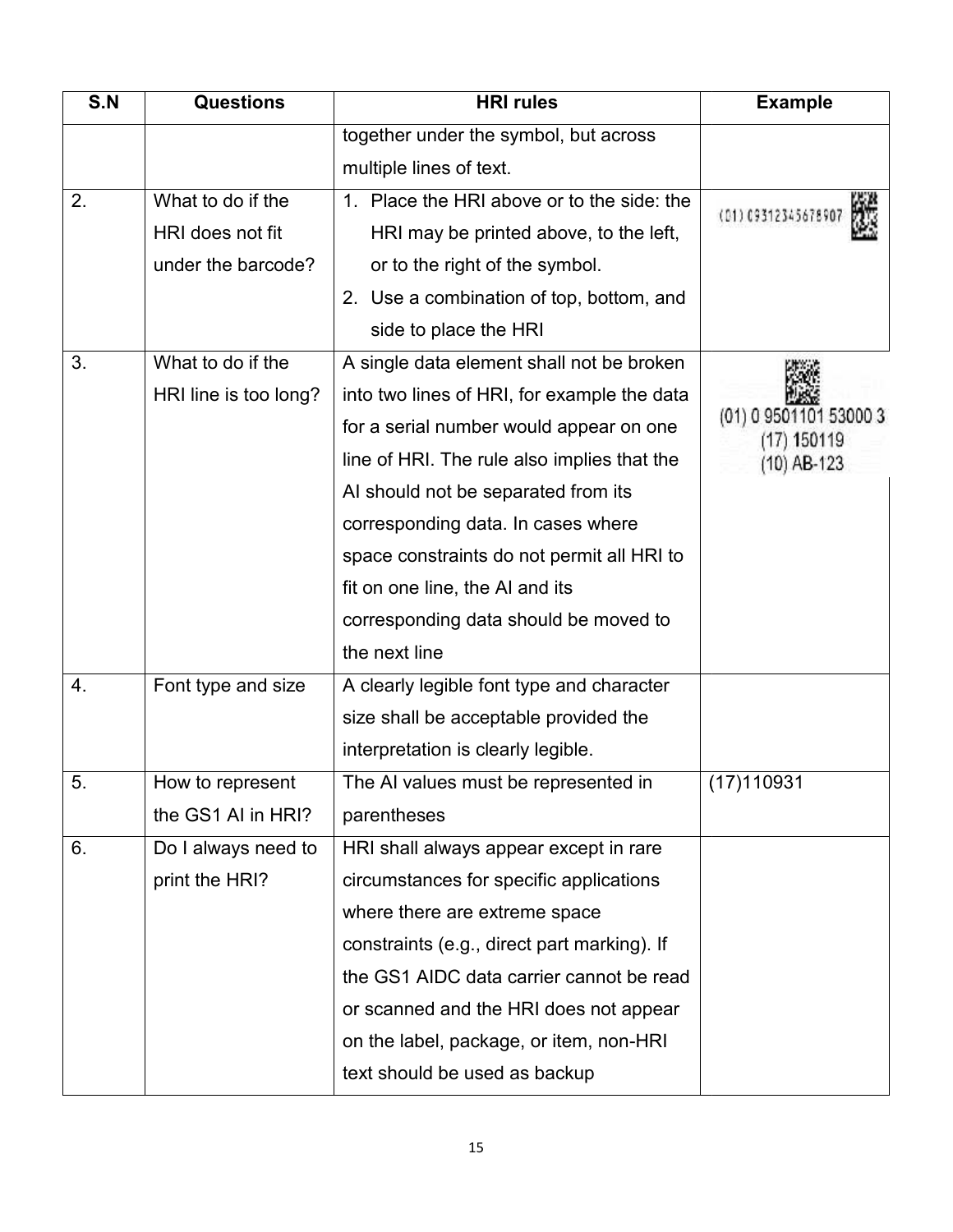| S.N | <b>Questions</b>        | <b>HRI</b> rules                               | <b>Example</b> |
|-----|-------------------------|------------------------------------------------|----------------|
|     |                         | information. This should be approved by        |                |
|     |                         | the authority on a case by case basis.         |                |
| 7.  | Should I print all      | For GS1 DataMatrix, it may not be              |                |
|     | data as HRI?            | practical to display all the data in human     |                |
|     |                         | readable interpretation form. In these         |                |
|     |                         | instances, some of the data may be             |                |
|     |                         | omitted from the HRI text. However,            |                |
|     |                         | primary identification data such as GTIN,      |                |
|     |                         | batch/lot number, expiry date must always      |                |
|     |                         | be shown.                                      |                |
| 8.  | Is it mandatory to      | HRI alongside a GS1 DataMatrix symbol          |                |
|     | place HRI on the        | on a logistic label is not required if this is |                |
|     | GS1 2D symbol on a      | already present with the GS1-128 symbol,       |                |
|     | logistic label while it | or is present as data titles and data          |                |
|     | is presented in GS1-    | content elsewhere on the label                 |                |
|     | 128 symbol?             |                                                |                |
|     |                         |                                                |                |

#### **7.11. Printing Process**

It is important to realize that the unique identifiers (i.e. GTIN, batch/lot number, expiry date and serial number) contain dynamic information that the barcode cannot be printed using traditional printing presses directly on the package or on a label that is applied to the package beforehand.

Either digital or a combination of digital and traditional printing will be required. It is important to critically analyze the current labeling process and see where it needs adjustment to successfully implement the unique identification requirements.

The technology chosen for a given application should take into account the internal environment including factors such as substrate (the material upon which the GS1DataMatrix will be printed). The symbol marking technologies most suited in printing GS1 DataMatrix are: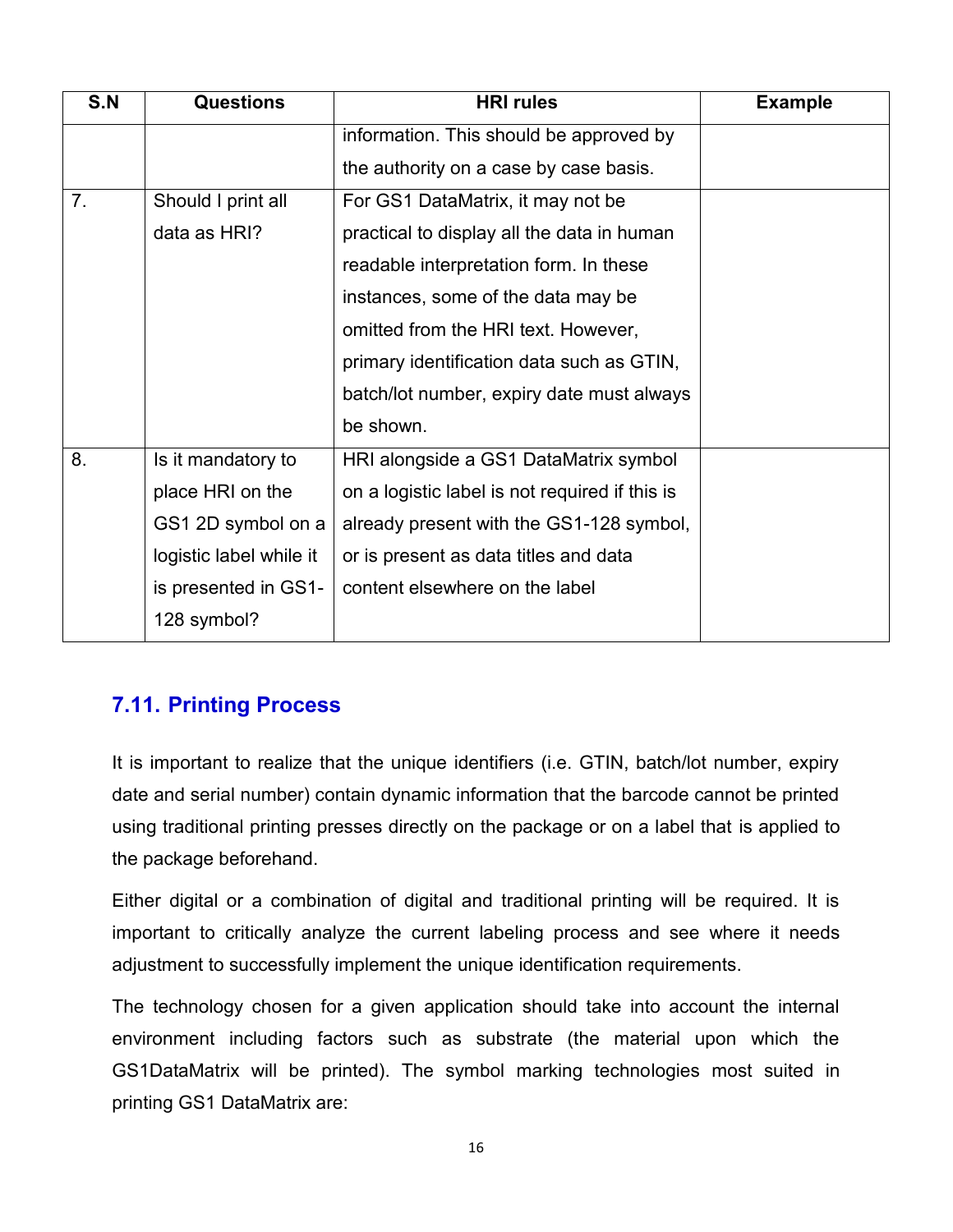- Thermal transfer
- Inkjet
- Laser etch
- Direct part marking (dot-peening, engraving, etc.)

The manufacturer shall follow the relevant GS1 standards on selecting printers and printing steps.

### **7.12. Barcode Verification**

The benefits of verification are reassurance and confidence that the barcode will perform as intended throughout the supply chain, produced as per the GS1 specifications and help assess the scanning performance. In addition, it is important to ensure that symbol size, position, colour, etc. will not create any difficulty.

Verification assists the symbol producer and receiver in setting an agreed quality level for acceptance. This provides benefit to Member Organizations, Consumers, and Supply Chain Stakeholders

GS1 Specifications provides symbol quality specifications depending on the symbol type, the application, and the identification key the symbol is carrying. For detail, refer to GS1 2D Barcode Verification Process Implementation Guideline.

The manufacturer placing the safety features shall verify that the two-dimensional barcode carrying the unique identifier complies with required laws is readable and contains the correct information.

## **8. Barcode Scanners/Readers**

Camera-based barcode scanners can read both linear and GS1DataMatrix barcodes and are required to be used in healthcare.

## **9. Products that do not require GS1 DataMatrix barcodes**

The Authority may exempt GS1 DataMatrix barcode from the following products:

- Pharmaceutical products imported for personal use only.
- Pharmaceutical products for pre-market quality analysis
- Free samples of pharmaceutical products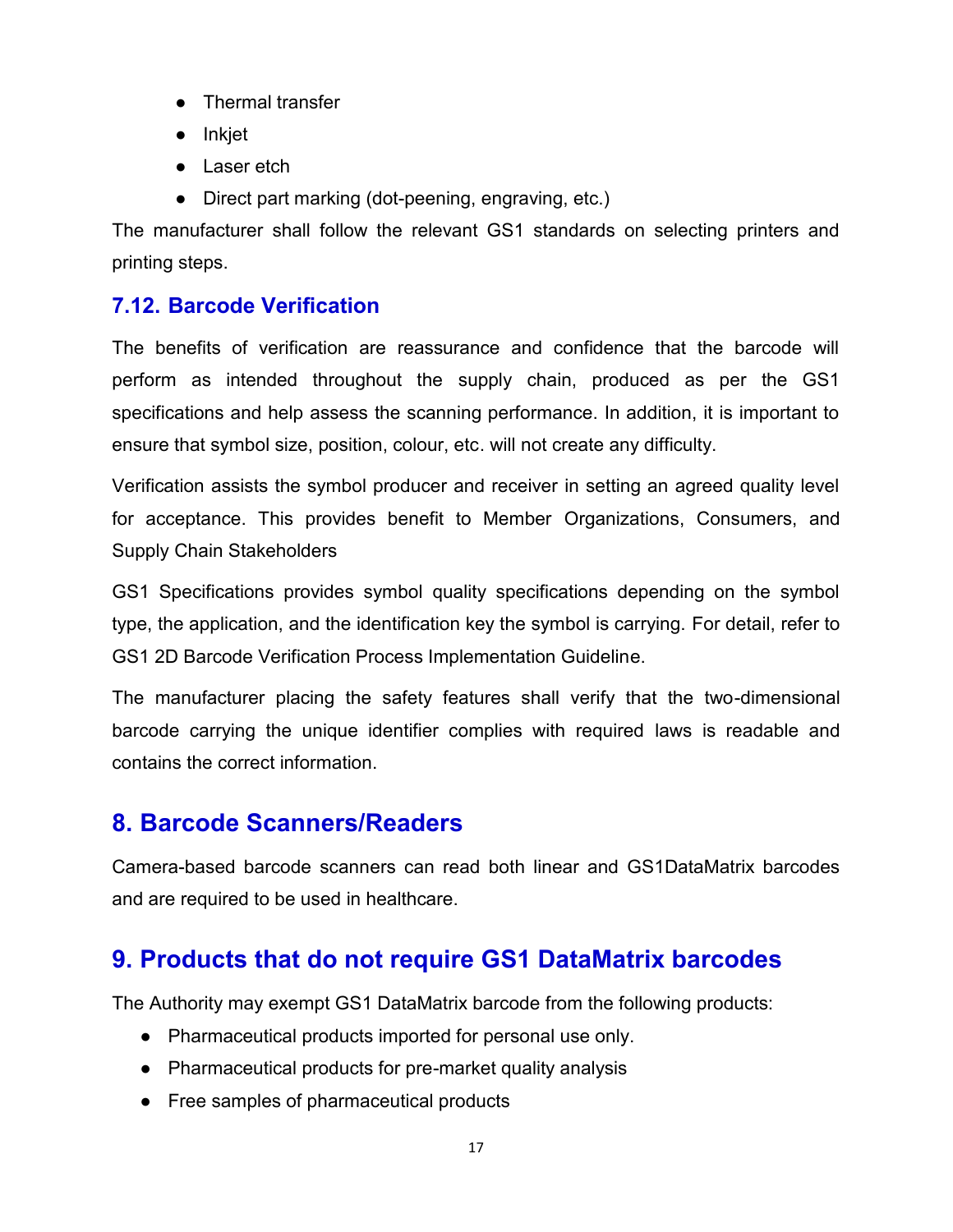- Traditional medicine
- Extemporaneous preparations.
- Donated pharmaceutical products imported for emergency cases.
- Bulk pharmaceutical products.

# **10. GS1 Member Organization (MO)**

In order for a company to ensure alignment with global standards, it is important to contact a GS1 MO. You will find all GS1 MOs from https://www.gs1.org/contact.

## **11. Roles and Responsibilities**

| S.N | Name of stakeholders | <b>Role and Responsibility</b>                                                                                                                                                                                                                                                                                                                                                                                                                                         |  |
|-----|----------------------|------------------------------------------------------------------------------------------------------------------------------------------------------------------------------------------------------------------------------------------------------------------------------------------------------------------------------------------------------------------------------------------------------------------------------------------------------------------------|--|
| 1.  | <b>EFDA</b>          | a. Define and develop requirements of barcoding for the<br>Ethiopian Market.<br>b. Enforce the implementation of the use of GS1 DataMatrix as<br>part of the label across all supply chain stakeholders.<br>c. Develop a centralized repository that syncs data after<br>scanning.<br>d. Provide capacity building on barcoding.<br>e. Ensure the quality of barcodes.<br>f.<br>Update<br>the<br>Barcode<br>Guideline<br>necessary<br>as<br>to<br>accommodate changes. |  |
| 2.  | Manufacturers        | Comply with the requirements of this guideline.<br>a.<br>b. Develop the barcode and place in the proper place of the<br>pack as per the national laws, guidelines and relevant<br>international standards.<br>c. Establish a system that enables them to capture data after<br>scanning.<br>Develop a procedure for data capturing.<br>d.<br>Contact the GS1 Member Organization and obtain a GS1<br>е.<br>Company Prefix license.                                     |  |

**Table 5:** Roles and responsibilities of supply chain stakeholders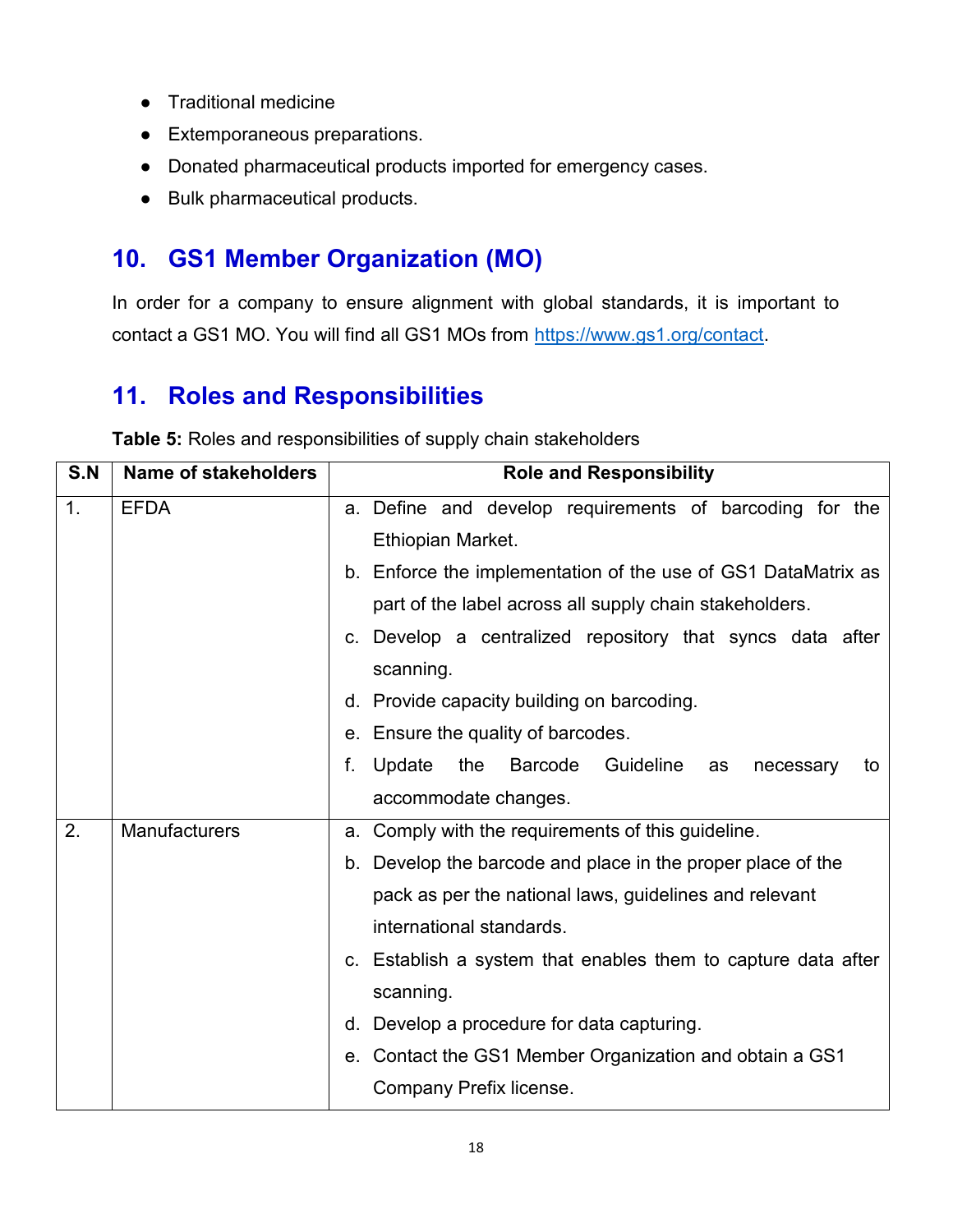| S.N | <b>Name of stakeholders</b> | <b>Role and Responsibility</b>                                               |  |
|-----|-----------------------------|------------------------------------------------------------------------------|--|
|     |                             | Submit any changes to the barcodes to the Authority.<br>f.                   |  |
| 3.  | Importer, wholesaler,       | a. Develop a procedure for data capturing.                                   |  |
|     | retail outlet and           | b. Create a system to capture data and avail appropriate                     |  |
|     | healthcare facilities       | scanners.                                                                    |  |
|     |                             | Do not hold/accept pharmaceutical products having problems<br>$\mathbf{C}$ . |  |
|     |                             | related to barcode.                                                          |  |
|     |                             | d. Report any quality problems of barcodes such as damage,                   |  |
|     |                             | non-scannable, inappropriate placement, etc. to the Authority.               |  |
| 4.  | Ministry of Health          | a. Support healthcare service providers and the drug retailers in            |  |
|     | (MOH)                       | the implementation of this guideline.                                        |  |
|     |                             | b. Provide resources to the regulatory sector to appropriately               |  |
|     |                             | enforce the barcoding system.                                                |  |
|     |                             | c. Oversee and support implementation of this guideline at                   |  |
|     |                             | national level.                                                              |  |
| 5.  | GS <sub>1</sub>             | Provides education, relevant implementation and technical                    |  |
|     |                             | support on the use of GS1 standards.                                         |  |
| 6.  | <b>Partners</b>             | Provide technical and financial support on<br>the<br>barcode                 |  |
|     |                             | implementation, as appropriate.                                              |  |

### **12. Transition for Implementation**

This guideline shall enter into force after three months of its approval. The following transitions will be considered during implementation:

- Manufacturers should not scrap packaging labels that have been printed before the endorsement of this guideline. When packaging is redesigned, the requirements in this guideline shall be observed. .
- The timelines for the inclusion of all the mandatory data elements (GTIN, expiry date, batch/lot number and serial number) in the barcode shall follow the Pharmaceutical Products Traceability Directive No. 43/2019. But, it is acceptable by the Authority to combine and include all the data elements in the barcode before the timeline stated in the directive.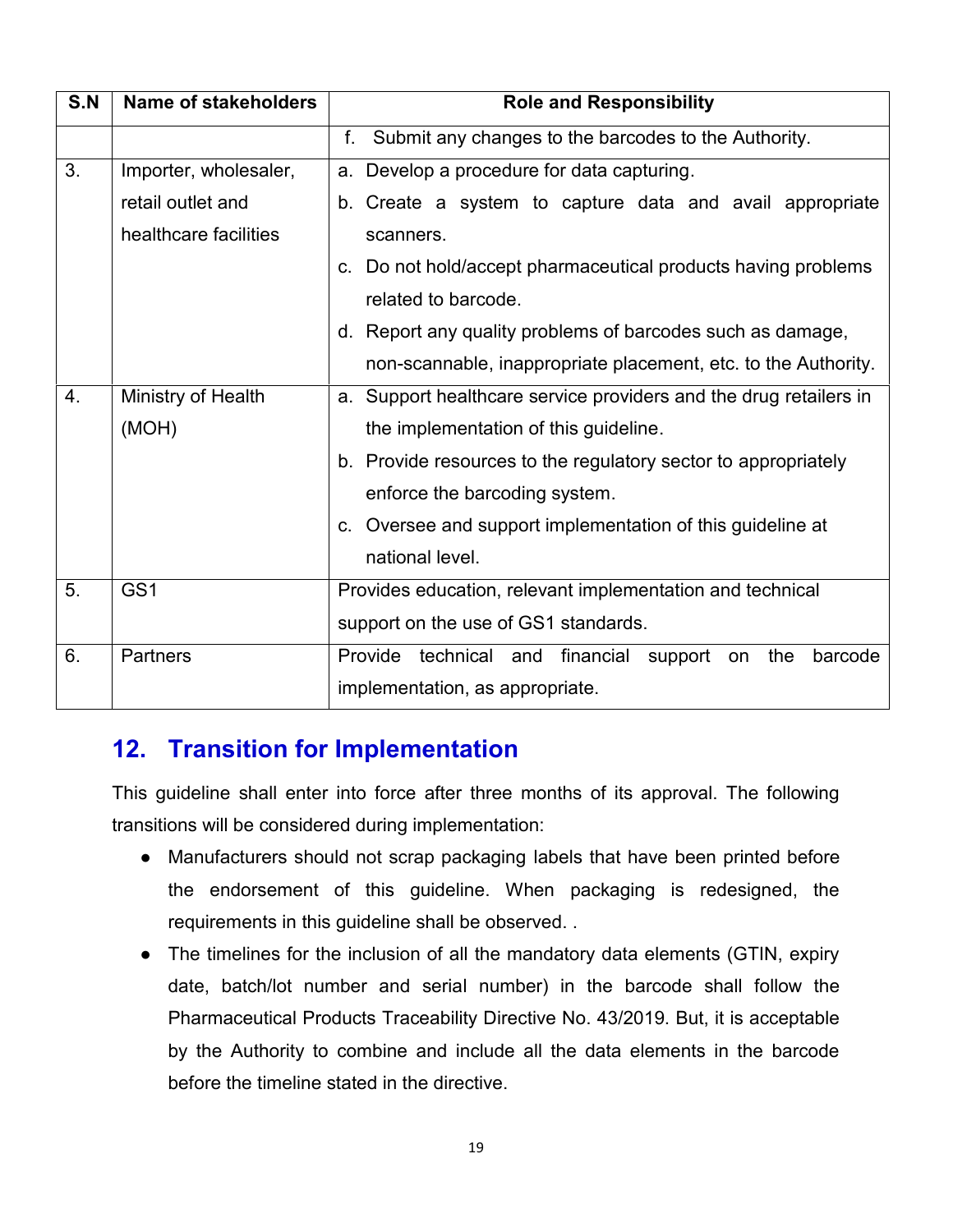## **13. References**

- Federal Democratic Republic of Ethiopia (2019). Food and Medicine Administration Proclamation No.1112/2019, Addis Ababa, Ethiopia.
- Ethiopian Food, Medicine and Healthcare Administration and Control Authority (2018). Pharmaceutical Traceability Strategic Plan, Addis Ababa, Ethiopia.
- Ethiopian Food and Drug Authority (2019). Pharmaceutical Products Traceability Directive No 43/2019, Addis Ababa, Ethiopia.
- Global Standards Technical Implementation Guideline for Global Health Commodities: Product and location identification, labeling and data exchange. Version 2.1, March 2019. https://www.ghsupplychain.org/global-standardstechnical-implementation-guideline-global-health-commodities-v21.
- Ten steps to GS1 Barcode Implementation. https://www.gs1.org/sites/default/files/ten\_steps\_to\_barcode\_implementation.pdf
- GS1 Healthcare GTIN Allocation Rules. https://www.gs1.org/docs/gsmp/healthcare/GS1\_Healthcare\_GTIN\_Allocation\_R ules.pdf
- GS1 DataMatrix Guideline: Overview and technical introduction to the use of GS1. 2018. https://www.gs1.org/docs/barcodes/GS1\_DataMatrix\_Guideline.pdf
- GS1 General Specifications: The GS1 Standard that describes how GS1 barcodes and identification keys should be used. https://www.gs1.org/standards/barcodes-epcrfid-id-keys/gs1-general specifications
- GS1 Identification Keys: One page summaries for each of the GS1 Identification Keys. http://www.gs1.org/id-keys.
- GS1 Barcodes: One page summaries of all GS1 barcodes, including an overview of printing methods and scanning environments. http://www.gs1.org/barcodes.
- GS1 General Specifications. https://www.gs1.org/standards/barcodes-epcrfid-id keys/gs1-general-specifications
- GS1 HRI Implementation guide. https://www.gs1.org/docs/barcodes/HRI\_Implementation\_Guide.pdf